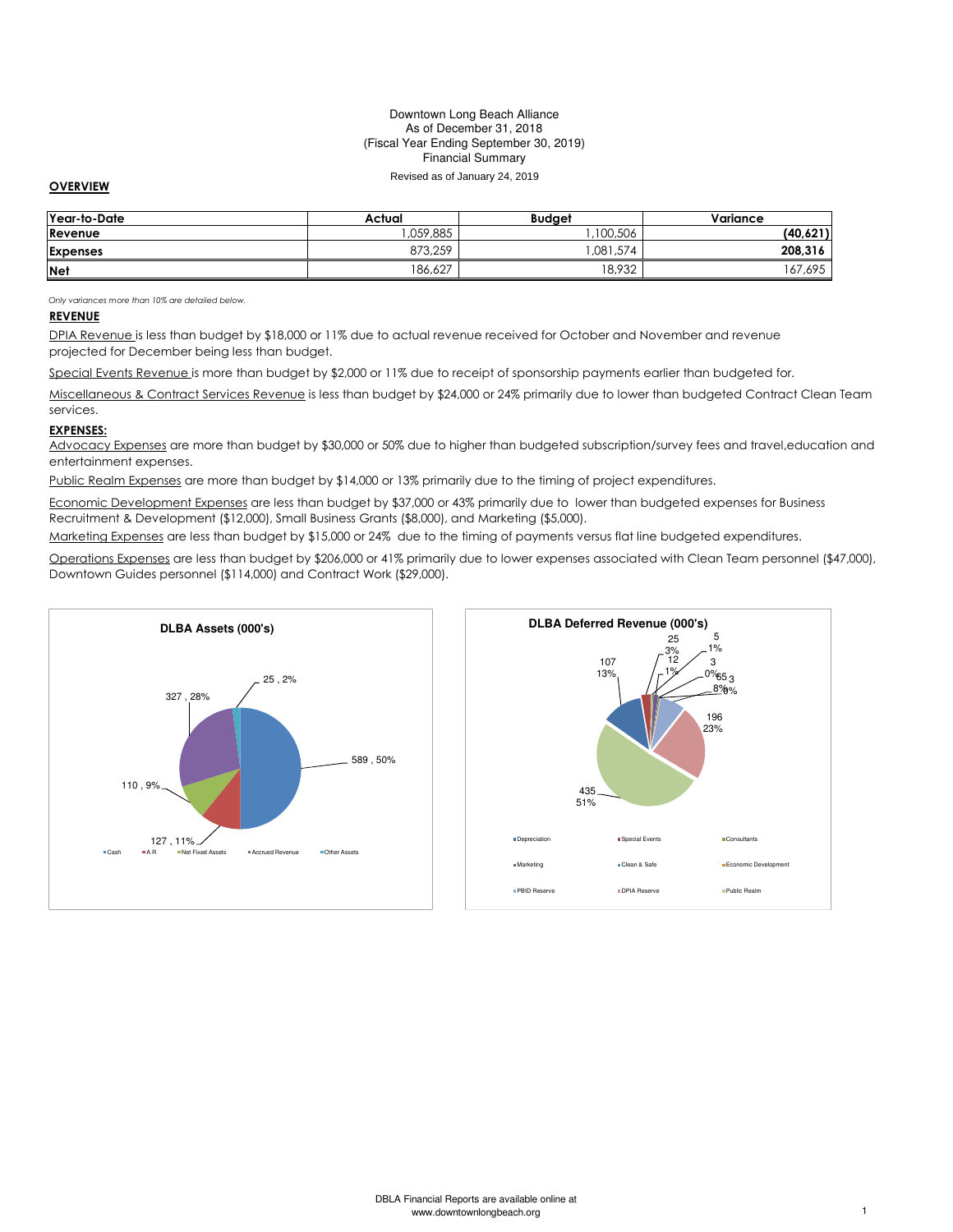# **Downtown Long Beach Alliance Balance Sheet 12/31/2018**

| <b>Assets</b>                                                                                                                                    |                                                     |
|--------------------------------------------------------------------------------------------------------------------------------------------------|-----------------------------------------------------|
| <b>Current Assets</b><br>Cash<br><b>Accounts Receivable</b><br><b>Accrued Revenues</b><br><b>Prepaid Expenses</b><br><b>Total Current Assets</b> | 588,810<br>127,236<br>326,904<br>8,063<br>1,051,013 |
| <b>Fixed Assets</b><br>Furniture & Equipment<br><b>Accumulated Depreciation</b><br><b>Total Fixed Assets</b>                                     | 413,783<br>(304, 061)<br>109,721                    |
| <b>Other Assets</b><br>Deposits<br>Software License<br><b>Accumulated Amortization</b><br><b>Total Other Assets</b>                              | 16,434<br>13,270<br>(13, 198)<br>16,506             |
| <b>Total Assets</b>                                                                                                                              | 1,177,240                                           |
| <b>Liabilities &amp; Fund Balances</b>                                                                                                           |                                                     |
| <b>Current Liabilities</b>                                                                                                                       |                                                     |
| <b>Accounts Payable</b><br>Accrued Wages & Other Expenses<br><b>Unearned Revenue</b><br>Deferred Revenue<br><b>Total Current Liabilities</b>     | 97,247<br>42,917<br>850,450<br>990,613              |
|                                                                                                                                                  |                                                     |
| <b>Long Term Liabilities</b>                                                                                                                     |                                                     |
| Capital Lease Payable<br><b>Total Long Term Liabilities</b>                                                                                      |                                                     |
| Net Income (Loss)                                                                                                                                | 186,626                                             |
| <b>Total Liabilities &amp; Fund Balances</b>                                                                                                     | 1,177,240                                           |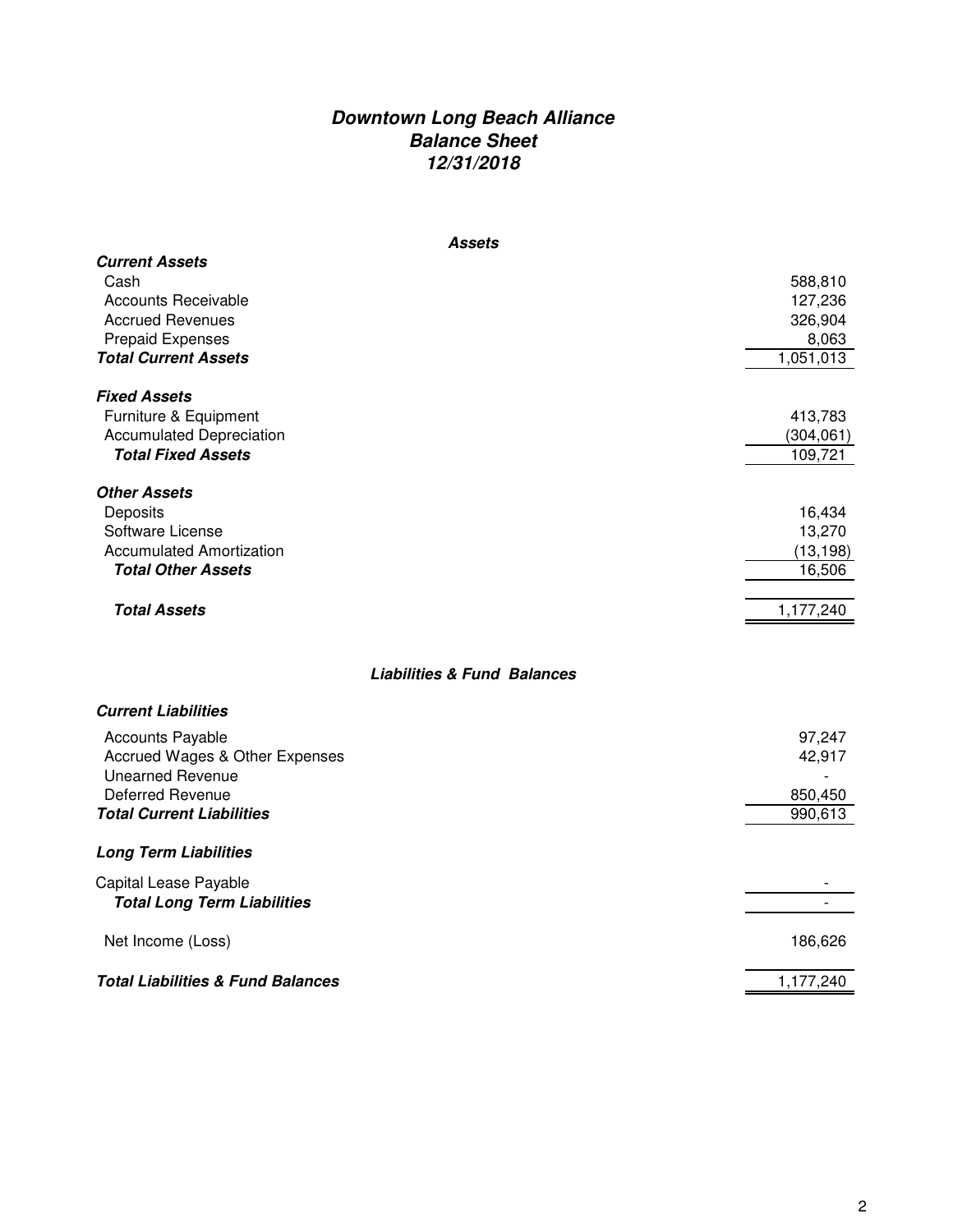## DOWNTOWN LONG BEACH ALLIANCE FINANCIAL STATEMENT - In thousands12/31/2018

|                             |                |                          |                          | YEAR TO DATE ACTUALS       |                             |                |                |                |                          | YEAR TO DATE BUDGET        |                             |              | <b>VARIANCE</b>         |
|-----------------------------|----------------|--------------------------|--------------------------|----------------------------|-----------------------------|----------------|----------------|----------------|--------------------------|----------------------------|-----------------------------|--------------|-------------------------|
| Revenues                    | <b>PBID</b>    | <b>DPIA</b>              | Parking<br><b>Meters</b> | Sponsor/<br><b>Tickets</b> | Contract<br><b>Services</b> | <b>TOTAL</b>   | PBID           | <b>DPIA</b>    | Parking<br><b>Meters</b> | Sponsor/<br><b>Tickets</b> | Contract<br><b>Services</b> | <b>TOTAL</b> | TO YTD<br><b>BUDGET</b> |
| PBID (net of delinquency)   | $\mathbf{r}$   |                          |                          |                            |                             | $\sim$         | $\blacksquare$ |                |                          |                            |                             | $\sim$       | ÷.                      |
| <b>DPIA</b>                 | 3              | 140                      |                          |                            |                             | 143            | 3              | 158            |                          |                            |                             | 161          | (18)                    |
| Parking Meter Revenue       |                |                          | 144                      |                            |                             | 144            |                |                | 144                      |                            |                             | 144          | $\sim$                  |
| <b>Special Events</b>       | $\mathbf{r}$   |                          |                          | 20                         |                             | 20             | $\blacksquare$ |                |                          | 18                         |                             | 18           | $\boldsymbol{2}$        |
| Misc. & Contract Services   | $\blacksquare$ |                          |                          |                            | 74                          | 74             |                | 10             |                          | $\blacksquare$             | 88                          | 99           | (24)                    |
| Deferred Revenue Recognized | 679            | $\blacksquare$           |                          |                            |                             | 679            | 679            | ÷,             |                          |                            | ä,                          | 679          | (0)                     |
| Deferred to 18-19           | $\blacksquare$ | $\overline{\phantom{a}}$ |                          | $\overline{a}$             | $\overline{\phantom{a}}$    | $\blacksquare$ | $\blacksquare$ | $\blacksquare$ |                          |                            |                             | $\sim$       | $\blacksquare$          |
| <b>Total Revenue</b>        | 682            | 140                      | 144                      | 20                         | 74                          | 1,060          | 682            | 168            | 144                      | 18                         | 88                          | 1,101        | (41)                    |
| <b>Expenses</b>             |                |                          |                          |                            |                             |                |                |                |                          |                            |                             |              |                         |
| Administrative              | 62             | 134                      | $\sim$                   | $\blacksquare$             | $\sim$                      | 195            | 65             | 66             | 59                       | $\blacksquare$             | $\blacksquare$              | 190          | (6)                     |
| Advocacy                    | 23             | 36                       |                          | $\overline{a}$             |                             | 60             | 9              | 21             | $\sim$                   | $\blacksquare$             | ä,                          | 30           | (30)                    |
| Public Realm                | 3              | 8                        | 112                      | $\blacksquare$             | $\overline{a}$              | 123            | 4              | 10             | 94                       |                            | $\overline{2}$              | 110          | (14)                    |
| Economic Dev.               | 48             | ä,                       | $\blacksquare$           | $\overline{a}$             | $\overline{\phantom{a}}$    | 48             | 72             | $\overline{a}$ | $\mathbf 5$              | 8                          | ä,                          | 85           | 37                      |
| Marketing                   | 30             | 17                       | $\overline{2}$           | $\blacksquare$             | $\sim$                      | 48             | 43             | 15             | 5                        | $\blacksquare$             | $\blacksquare$              | 63           | 15                      |
| <b>Special Events</b>       | 34             | $\overline{4}$           | 20                       | 48                         | $\blacksquare$              | 106            | 43             | 3              | 46                       | 13                         |                             | 105          | (1)                     |
| Operations                  | 242            | $\blacksquare$           | $\blacksquare$           | $\blacksquare$             | 51                          | 293            | 410            | $\blacksquare$ | 6                        | ÷.                         | 83                          | 499          | 206                     |
| <b>Total Expenses</b>       | 441            | 199                      | 134                      | 48                         | 51                          | 873            | 645            | 115            | 214                      | 21                         | 86                          | 1,082        | 208                     |
| Net Operating Income(Loss)  | 241            | (58)                     | 9                        | (28)                       | 23                          | 187            | 37             | 53             | (70)                     | (4)                        | $\overline{2}$              | 19           | 168                     |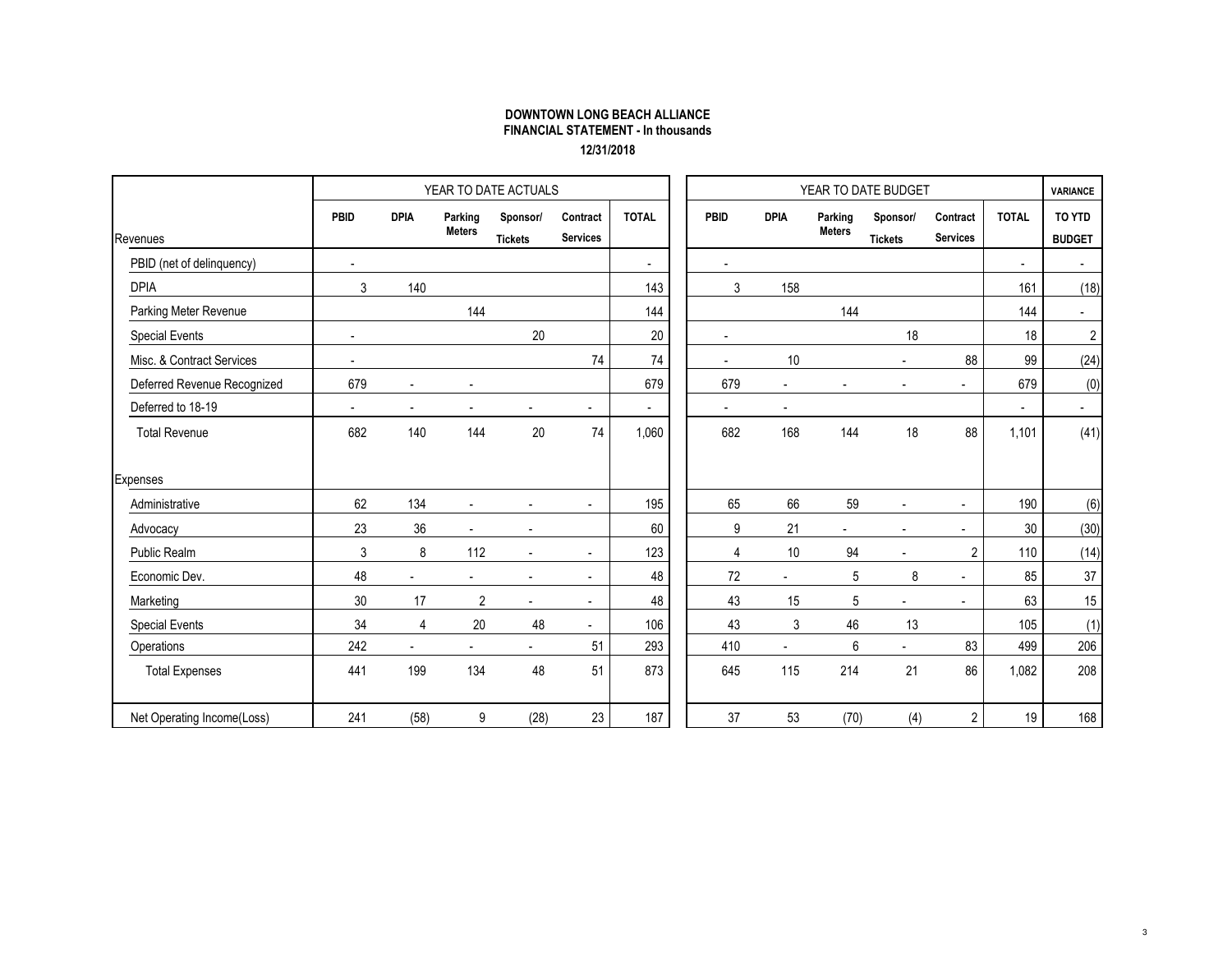## DOWNTOWN LONG BEACH ALLIANCE FINANCIAL STATEMENT - In thousands12/31/2018

|                                   |                |                          |                          | <b>TOTAL YEAR BUDGET (ORIGINAL)</b> |                             |                |                                   | <b>TOTAL YEAR BUDGET (REVISED)</b> |                |                          |                            |                             |              |                            |
|-----------------------------------|----------------|--------------------------|--------------------------|-------------------------------------|-----------------------------|----------------|-----------------------------------|------------------------------------|----------------|--------------------------|----------------------------|-----------------------------|--------------|----------------------------|
| <b>Revenues</b>                   | <b>PBID</b>    | <b>DPIA</b>              | Parking<br><b>Meters</b> | Sponsor/<br><b>Tickets</b>          | Contract<br><b>Services</b> | <b>TOTAL</b>   | <b>Revenues</b>                   | <b>PBID</b>                        | <b>DPIA</b>    | Parking<br><b>Meters</b> | Sponsor/<br><b>Tickets</b> | Contract<br><b>Services</b> | <b>TOTAL</b> | <b>CHANGE</b>              |
| PBID (net of delinquency)         | 2,570          |                          |                          |                                     |                             | 2,570          | PBID (net of delinquency)         | 2,570                              |                |                          |                            |                             | 2,570        | $\sim$                     |
| <b>DPIA</b>                       | 12             | 633                      |                          |                                     |                             | 645            | <b>DPIA</b>                       | 12                                 | 633            |                          |                            |                             | 645          | $\sim$                     |
| <b>Parking Meter Revenue</b>      |                |                          | 575                      |                                     |                             | 575            | Parking Meter Revenue             | $\blacksquare$                     |                | 575                      |                            |                             | 575          | $\sim$                     |
| <b>Special Events</b>             | $\overline{4}$ |                          |                          | 116                                 |                             | 120            | Sponsorships/Ticket Sales         | $\overline{4}$                     |                |                          | 116                        |                             | 120          | $\sim$                     |
| Misc. & Contract Services         |                | 20                       |                          |                                     | 375                         | 394            | Misc. & Contract Services         |                                    | 20             |                          |                            | 375                         | 394          | $\sim$                     |
| Deferred Revenue Recognized       | 691            |                          |                          |                                     |                             | 691            | Deferred Revenue Recognized       | 708                                |                |                          |                            |                             | 708          | 18                         |
| PBID Deferred 16-17               | (662)          | $\overline{\phantom{a}}$ |                          |                                     |                             | (662)          | PBID Deferred 16-17               | (662)                              |                |                          |                            |                             | (662)        | $\sim$                     |
| <b>Total Revenue</b>              | 2,615          | 653                      | 575                      | 116                                 | 375                         | 4,333          | <b>Total Revenue</b>              | 2,633                              | 653            | 575                      | 116                        | 375                         | 4,351        | 18                         |
| <b>Expenses</b>                   |                |                          |                          |                                     |                             |                | <b>Expenses</b>                   |                                    |                |                          |                            |                             |              |                            |
| Administrative                    | 259            | 458                      |                          |                                     |                             | 717            | Administrative                    | 259                                | 458            |                          |                            |                             | 717          | $\sim 100$                 |
| Advocacy                          | 35             | 84                       |                          |                                     |                             | 120            | Advocacy                          | 35                                 | 84             | $\blacksquare$           |                            |                             | 120          | $\sim$                     |
| <b>Public Realm</b>               | 15             | 39                       | 305                      |                                     | 10 <sup>°</sup>             | 369            | <b>Public Realm</b>               | 15                                 | 39             | 323                      |                            | 10                          | 386          | 18                         |
| Economic Dev.                     | 289            | $\sim$                   | 20                       | $\blacksquare$                      | 31                          | 340            | Economic Dev.                     | 289                                | $\blacksquare$ | 20                       |                            | 31                          | 340          | $\sim$                     |
| Marketing                         | 171            | 61                       | $20\,$                   | $\blacksquare$                      |                             | 252            | Marketing                         | 171                                | 61             | 20                       |                            | $\overline{\phantom{a}}$    | 252          | $\sim$                     |
| <b>Special Events</b>             | 172            | 44                       | 208                      | 116                                 |                             | 539            | <b>Special Events</b>             | 172                                | 44             | 208                      | 116                        |                             | 539          |                            |
| Operations                        | 1,640          | a.                       | 23                       | $\sim$                              | 334                         | 1,997          | <b>Operations</b>                 | 1,640                              |                | 23                       |                            | 334                         | 1,997        | $\mathcal{L}^{\text{max}}$ |
| <b>Total Expenses</b>             | 2,582          | 686                      | 575                      | 116                                 | 375                         | 4,333          | <b>Total Expenses</b>             | 2,583                              | 686            | 593                      | 116                        | 375                         | 4,351        | 18                         |
| <b>Net Operating Income(Loss)</b> | 33             | (33)                     |                          |                                     |                             | $\overline{0}$ | <b>Net Operating Income(Loss)</b> | 50                                 | (33)           | (18)                     |                            |                             | $\mathbf{0}$ | $\overline{0}$             |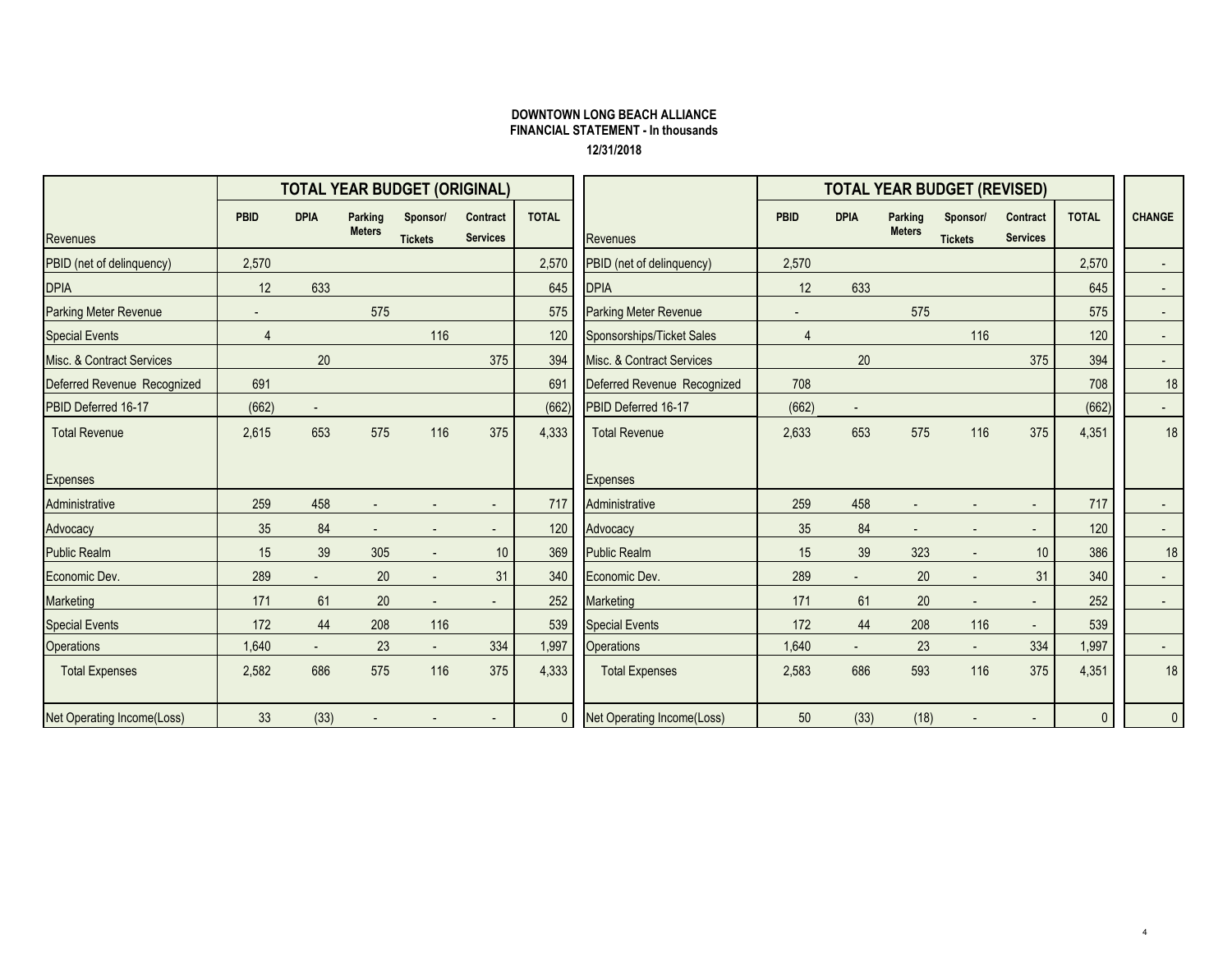FINANCIAL STATEMENT

12/31/2018

|                                         |         |             |                   | YEAR TO DATE ACTUALS              |                      |              |         |         |                   | YEAR TO DATE BUDGET               |                      |              | VARIANCE                |
|-----------------------------------------|---------|-------------|-------------------|-----------------------------------|----------------------|--------------|---------|---------|-------------------|-----------------------------------|----------------------|--------------|-------------------------|
|                                         | PBID    | <b>DPIA</b> | Parking<br>Meters | Sponsors &<br><b>Ticket Sales</b> | Contract<br>Services | <b>TOTAL</b> | PBID    | DPIA    | Parking<br>Meters | Sponsors &<br><b>Ticket Sales</b> | Contract<br>Services | <b>TOTAL</b> | TO YTD<br><b>BUDGET</b> |
| Revenues                                |         |             |                   |                                   |                      |              |         |         |                   |                                   |                      |              |                         |
| PBID net of delinquency                 |         |             |                   |                                   |                      |              |         |         |                   |                                   |                      |              |                         |
| DPIA                                    | 2,865   | 140,402     |                   |                                   |                      | 143,268      | 3,226   | 158,084 |                   |                                   |                      | 161,310      | (18, 042)               |
| Parking Meter Revenue                   |         |             | 143,751           |                                   |                      | 143,751      |         |         | 143,751           |                                   |                      | 143,751      | $\overline{a}$          |
| <b>Special Events</b>                   |         |             |                   | 19,658                            |                      | 19,658       |         |         |                   | 17,723                            |                      | 17,723       | 1,935                   |
| Misc. & Contract Services               |         |             |                   |                                   | 74,101               | 74,101       |         | 10,248  |                   |                                   | 88,317               | 98,565       | (24, 464)               |
| Deferred Revenue Recognized             | 679,107 |             |                   |                                   |                      | 679,107      | 679,157 |         |                   |                                   |                      | 679,157      | (49)                    |
| Deferred to 19-20                       |         |             |                   |                                   |                      |              |         |         |                   |                                   |                      |              |                         |
| <b>Total Revenue</b>                    | 681,973 | 140,402     | 143,751           | 19,658                            | 74,101               | 1,059,885    | 682,383 | 168,332 | 143,751           | 17,723                            | 88,317               | 1,100,506    | (40, 621)               |
| <b>Expenses</b><br>Administration       |         |             |                   |                                   |                      |              |         |         |                   |                                   |                      |              |                         |
| Rent                                    |         | 38,455      |                   |                                   |                      | 38,455       |         |         | 42,501            |                                   |                      | 42,501       | 4,046                   |
| Telephone                               | 4,479   |             |                   |                                   |                      | 4,479        | 4,749   |         |                   |                                   |                      | 4.749        | 270                     |
| Computers                               |         | 13,729      |                   |                                   |                      | 13,729       |         |         | 16,360            |                                   |                      | 16,360       | 2,631                   |
| Office Equipment Lease                  | 3,260   |             |                   |                                   |                      | 3,260        | 2.499   |         |                   |                                   |                      | 2,499        | (761)                   |
| Office Supplies                         | 4,038   |             |                   |                                   |                      | 4,038        | 3,000   |         |                   |                                   |                      | 3,000        | (1,038)                 |
| Postage                                 | 99      |             |                   |                                   |                      | 99           | 999     |         |                   |                                   |                      | 999          | 900                     |
| General Insurance                       | 1,147   |             |                   |                                   |                      | 1,147        | 3,999   |         |                   |                                   |                      | 3,999        | 2,852                   |
| Professional Services                   |         | 35,170      |                   |                                   |                      | 35,170       |         | 18,999  |                   |                                   |                      | 18,999       | (16, 171)               |
| Utilities                               | 738     |             |                   |                                   |                      | 738          | 1,125   |         |                   |                                   |                      | 1,125        | 387                     |
| Depreciation                            |         | 13,278      |                   |                                   |                      | 13,278       |         | 13,941  |                   |                                   |                      | 13,941       | 663                     |
| Taxes                                   | 615     |             |                   |                                   |                      | 615          | 750     |         |                   |                                   |                      | 750          | 135                     |
| <b>Employee Recruitment</b>             |         | 1,439       |                   |                                   |                      | 1,439        | 375     |         |                   |                                   |                      | 375          | (1,064)                 |
| Outside Support                         |         |             |                   |                                   |                      |              |         |         |                   |                                   |                      |              | $\sim$                  |
| <b>CCMerchant Fees &amp; Interest</b>   | 98      |             |                   |                                   |                      | 98           | 87      |         |                   |                                   |                      | 87           | (11)                    |
| Office Maintenance & Repairs            | 10,000  |             |                   |                                   |                      | 10,000       | 2,622   |         |                   |                                   |                      | 2,622        | (7, 378)                |
| Professional Development                |         |             |                   |                                   |                      |              |         |         |                   |                                   |                      |              | $\overline{a}$          |
| <b>Board Contingency</b>                | 738     |             |                   |                                   |                      | 738          | 2,499   |         |                   |                                   |                      | 2,499        | 1,761                   |
| Dues & Subscriptions                    | 1.995   |             |                   |                                   |                      | 1.995        | 750     |         |                   |                                   |                      | 750          | (1, 245)                |
| Board, EC and TF Meetings               | 3,590   |             |                   |                                   |                      | 3,590        | 999     |         |                   |                                   |                      | 999          | (2,591)                 |
| Admin Services                          |         | 45          |                   |                                   |                      | 45           |         |         |                   |                                   |                      |              | (45)                    |
| Personnel Expense                       | 30,737  | 31,785      |                   |                                   |                      | 62,522       | 40,303  | 33,029  |                   |                                   |                      | 73,332       | 10,810                  |
| <b>Total Admin Expenses</b>             | 61,534  | 133,900     |                   |                                   |                      | 195,434      | 64,756  | 65,969  | 58,861            |                                   |                      | 189,586      | (5, 849)                |
| Advocacy                                |         |             |                   |                                   |                      |              |         |         |                   |                                   |                      |              |                         |
| Conferences, Travel, Education, Studies |         | 16,754      |                   |                                   |                      | 16,754       |         | 9,249   |                   |                                   |                      | 9,249        | (7, 505)                |
| <b>Civic Events</b>                     |         | 8,273       |                   |                                   |                      | 8,273        |         | 7,575   |                   |                                   |                      | 7,575        | (698)                   |
| Studies/Research/Development            | 23,290  | 11,209      |                   |                                   |                      | 34,499       | 8,865   | 4,266   |                   |                                   |                      | 13,131       | (21, 368)               |
| <b>Total Advocacy</b>                   | 23,290  | 36,235      |                   |                                   |                      | 59.525       | 8,865   | 21,090  |                   |                                   |                      | 29,955       | (29, 570)               |
| <b>Public Realm</b>                     |         |             |                   |                                   |                      |              |         |         |                   |                                   |                      |              |                         |
| Public Realm Projects                   |         |             | 87,098            |                                   |                      | 87,098       |         |         | 58,831            |                                   |                      | 58,831       | (28, 267)               |
| Community Grants                        |         |             |                   |                                   |                      |              |         |         |                   |                                   | 2,499                | 2,499        | 2,499                   |
| Professional Development                |         |             |                   |                                   |                      |              |         |         | 624               |                                   |                      | 624          | 624                     |
| Marketing                               |         |             |                   |                                   |                      |              |         |         | 5,001             |                                   |                      | 5,001        | 5,001                   |
| Public Realm Personnel                  | 3.080   | 8.290       | 24.862            |                                   |                      | 36.232       | 3,636   | 9,787   | 29.354            |                                   |                      | 42.777       | 6,545                   |
| <b>Total Public Realm</b>               | 3,080   | 8,290       | 111,960           |                                   |                      | 123,330      | 3,636   | 9,787   | 93,810            |                                   | 2,499                | 109,732      | (13, 598)               |
|                                         |         |             |                   |                                   |                      |              |         |         |                   |                                   |                      |              |                         |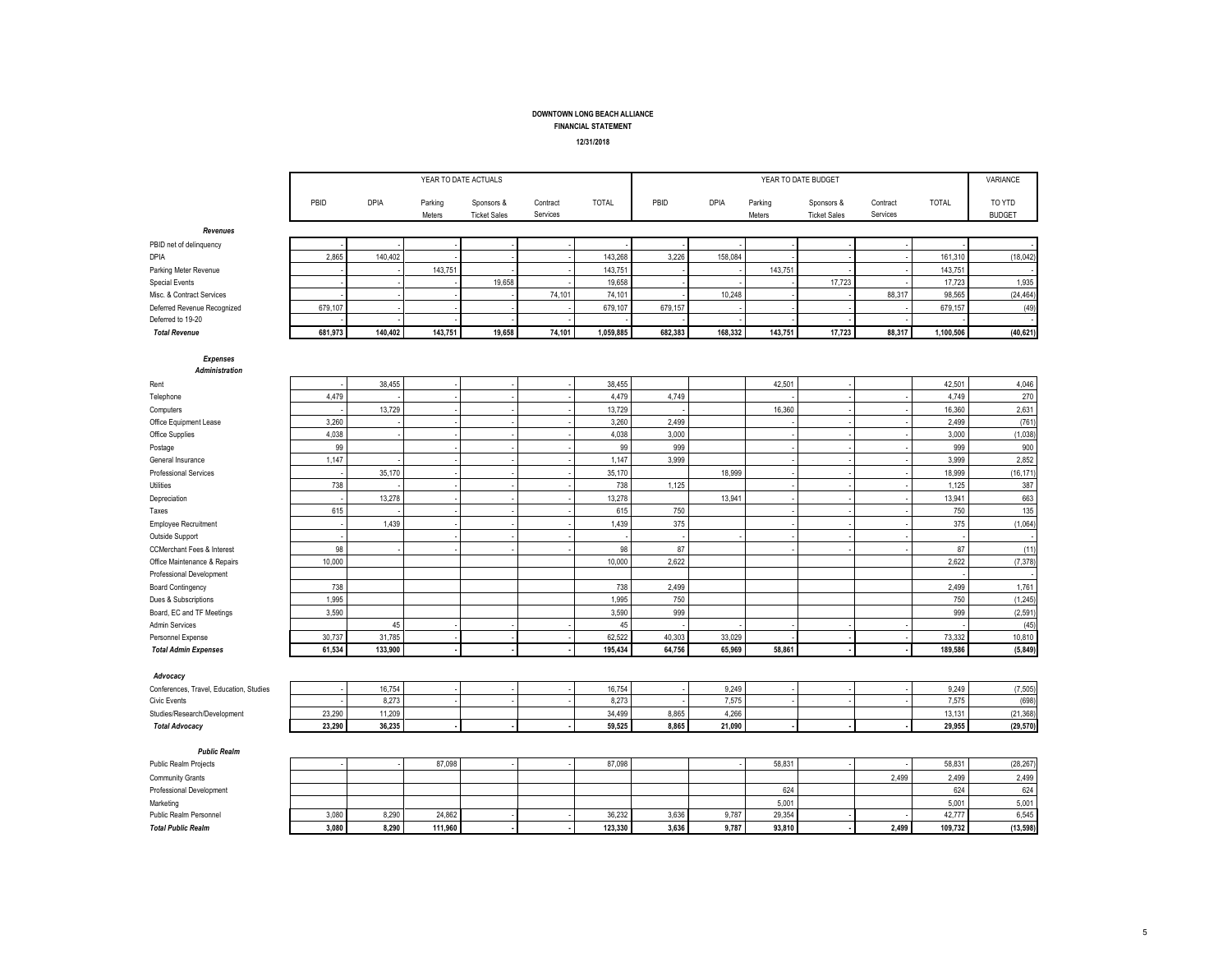#### FINANCIAL STATEMENT

#### 12/31/2018

|                                       |         |           | YEAR TO DATE ACTUALS |                                   |                      |              |         |             | YEAR TO DATE BUDGET |                                   |                      |              | VARIANCE                |
|---------------------------------------|---------|-----------|----------------------|-----------------------------------|----------------------|--------------|---------|-------------|---------------------|-----------------------------------|----------------------|--------------|-------------------------|
|                                       | PBID    | DPIA      | Parking<br>Meters    | Sponsors &<br><b>Ticket Sales</b> | Contract<br>Services | <b>TOTAL</b> | PBID    | <b>DPIA</b> | Parking<br>Meters   | Sponsors &<br><b>Ticket Sales</b> | Contract<br>Services | <b>TOTAL</b> | TO YTD<br><b>BUDGET</b> |
| <b>Economic Development</b>           |         |           |                      |                                   |                      |              |         |             |                     |                                   |                      |              |                         |
| Outreach                              | 832     |           |                      |                                   |                      | 832          | 2,511   |             |                     |                                   |                      | 2,511        | 1,679                   |
| <b>Special Projects</b>               |         |           |                      |                                   |                      |              | 2,499   |             |                     |                                   |                      | 2,499        | 2,499                   |
| Bus Retention and Expansion           |         |           |                      |                                   |                      |              |         |             |                     |                                   |                      |              |                         |
| Bus Recruitment & Development         | 3.554   |           |                      |                                   |                      | 3,554        | 15,273  |             |                     |                                   |                      | 15,273       | 11,719                  |
| <b>Small Business Grants</b>          |         |           |                      |                                   |                      |              |         |             |                     | 7,749                             |                      | 7,749        | 7,749                   |
| Marketing                             |         |           |                      |                                   |                      |              |         |             | 5.001               |                                   |                      | 5,001        | 5,001                   |
| Personnel Expenses                    | 43,539  |           |                      |                                   |                      | 43,539       | 51,942  |             |                     |                                   |                      | 51,942       | 8,403                   |
| <b>Total Economic Dev.</b>            | 47,926  |           |                      |                                   |                      | 47,926       | 72.225  |             | 5.001               | 7,749                             |                      | 84,975       | 37,049                  |
| <b>Marketing</b>                      |         |           |                      |                                   |                      |              |         |             |                     |                                   |                      |              |                         |
| Advertising/Promotions                | 31      | 2,784     | 1,456                |                                   |                      | 4,271        | 80      | 7,172       | 3,749               |                                   |                      | 11,001       | 6,730                   |
| Stakeholder Outreach/Public Relations |         | 1,038     | 577                  |                                   |                      | 1,614        |         | 2.25        | 1,250               |                                   |                      | 3,501        | 1,887                   |
| Annual Report                         |         | 5,874     |                      |                                   |                      | 5,874        |         | 1,500       |                     |                                   |                      | 1,500        | (4, 374)                |
| <b>Website Development</b>            |         | 822       |                      |                                   |                      | 822          |         | 3,687       |                     |                                   |                      | 3,687        | 2,865                   |
| Professional Development              |         |           |                      |                                   |                      |              |         | 624         |                     |                                   |                      | 624          | 624                     |
| Marketing Personnel                   | 29.575  | 6,058     |                      |                                   |                      | 35,632       | 42,777  |             |                     |                                   |                      | 42,777       | 7,145                   |
| <b>Total Marketing</b>                | 29,606  | 16,575    | 2,033                |                                   |                      | 48,214       | 42,857  | 15,233      | 4,999               |                                   |                      | 63,090       | 14,876                  |
| <b>Special Events</b>                 |         |           |                      |                                   |                      |              |         |             |                     |                                   |                      |              |                         |
| <b>Special Events</b>                 | 1,018   | 822       | 20,276               | 48,093                            |                      | 70,209       |         | 2,929       | 38,999              | 13,500                            |                      | 55,428       | (14, 781)               |
| Event Supplies & Misc.                |         |           |                      |                                   |                      |              |         |             | 1,251               |                                   |                      | 1,251        | 1,251                   |
| Professional Development              |         |           |                      |                                   |                      |              |         |             | 624                 |                                   |                      | 624          | 624                     |
| Marketing                             |         |           |                      |                                   |                      |              |         |             | 5,001               |                                   |                      | 5,001        | 5,001                   |
| Special Events Personnel              | 32,865  | 3,045     |                      |                                   |                      | 35,911       | 42,777  |             |                     |                                   |                      | 42,777       | 6,866                   |
| <b>Total Special Events</b>           | 33,883  | 3,867     | 20,276               | 48,093                            |                      | 106,120      | 42,777  | 2,929       | 45,875              | 13,500                            |                      | 105,081      | (1,039)                 |
| <b>Operations</b>                     |         |           |                      |                                   |                      |              |         |             |                     |                                   |                      |              |                         |
| Clean Team Personnel                  | 50,830  |           |                      |                                   | 3,130                | 53,960       | 95,202  |             |                     |                                   | 5,862                | 101,064      | 47,104                  |
| Clean Team Supplies                   | 3,810   |           |                      |                                   |                      | 3,810        | 201     |             |                     |                                   |                      | 201          | (3,609)                 |
| Clean Team Equip. Insurance           | 602     |           |                      |                                   |                      | 602          | 2.499   |             |                     |                                   |                      | 2,499        | 1,897                   |
| Clean Team Fuel                       | 1,524   |           |                      |                                   |                      | 1,524        | 576     |             |                     |                                   |                      | 576          | (948)                   |
| Clean Team Equip Leases/Maint         | 2,523   |           |                      |                                   |                      | 2,523        | 6,687   |             |                     |                                   |                      | 6,687        | 4,164                   |
| Pressure Washing                      | 77,738  |           |                      |                                   |                      | 77,738       | 78,000  |             |                     |                                   |                      | 78,000       | 262                     |
| Contract Work                         | 139     |           |                      |                                   | 45,726               | 45,865       |         |             |                     |                                   | 75,210               | 75,210       | 29,345                  |
| Downtown Guides Personnel             | 56,993  |           |                      |                                   | 582                  | 57,575       | 170,728 |             |                     |                                   | 1,742                | 172,470      | 114,895                 |
| Downtown Guides Equip Lease/Supp      | 3,153   |           |                      |                                   |                      | 3,153        | 4,275   |             |                     |                                   |                      | 4,275        | 1,122                   |
| Community Outreach Manager            |         |           |                      |                                   | 1,505                | 1,505        |         |             |                     |                                   | 606                  | 606          | (899)                   |
| Other                                 |         |           |                      |                                   |                      |              |         |             |                     |                                   |                      |              |                         |
| Professional Development              |         |           |                      |                                   |                      |              |         |             | 624                 |                                   |                      | 624          | 624                     |
| Marketing                             |         |           |                      |                                   |                      |              |         |             | 5,001               |                                   |                      | 5,001        | 5,001                   |
| Operations Personnel                  | 44.457  |           |                      |                                   |                      | 44.457       | 51,942  |             |                     |                                   |                      | 51,942       | 7,485                   |
| <b>Total Operations</b>               | 241,769 |           |                      |                                   | 50,942               | 292,711      | 410,110 |             | 5,625               |                                   | 83,420               | 499,155      | 206,444                 |
| <b>Total Expenses</b>                 | 441,087 | 198,868   | 134,268              | 48,093                            | 50,942               | 873,259      | 645,227 | 115,008     | 214,171             | 21,249                            | 85,919               | 1,081,574    | 208,315                 |
| <b>Net Operating Income(Loss)</b>     | 240,885 | (58, 466) | 9,483                | (28, 436)                         | 23,159               | 186,626      | 37,156  | 53,323      | (70, 420)           | (3, 526)                          | 2,398                | 18,932       | 167,694                 |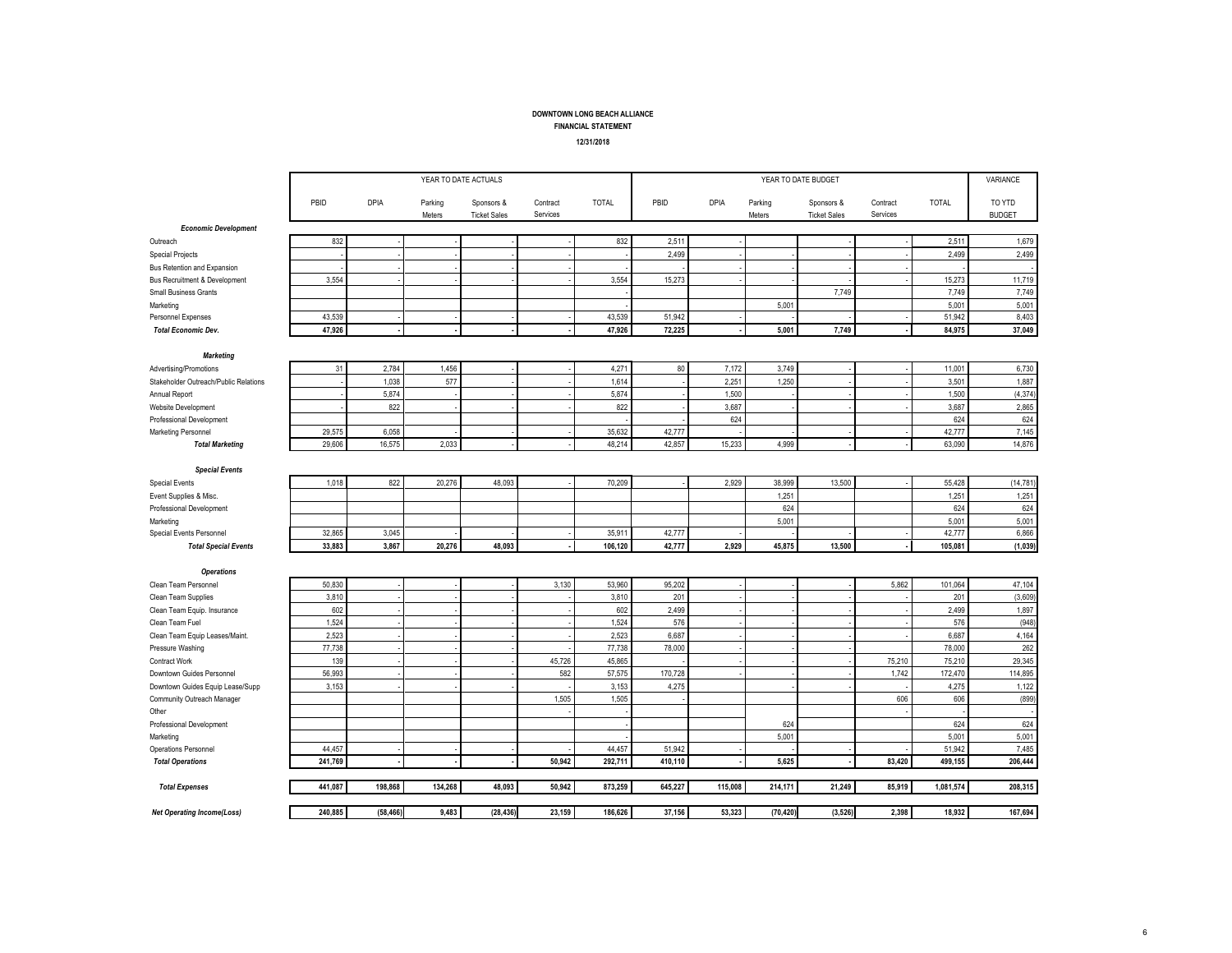FINANCIAL STATEMENT

12/31/18

|                                            |                 |             | <b>TOTAL YEAR BUDGET (ORIGINAL)</b> |                                   |                              |                 | <b>TOTAL YEAR BUDGET (REVISED)</b> |                 |             |                   |                                   |                              |                 |        |
|--------------------------------------------|-----------------|-------------|-------------------------------------|-----------------------------------|------------------------------|-----------------|------------------------------------|-----------------|-------------|-------------------|-----------------------------------|------------------------------|-----------------|--------|
|                                            | PBID            | <b>DPIA</b> | Parking<br>Meters                   | Sponsors &<br><b>Ticket Sales</b> | Misc. & Contract<br>Services | <b>TOTAL</b>    | PBID                               |                 | <b>DPIA</b> | Parking<br>Meters | Sponsors &<br><b>Ticket Sales</b> | Misc. & Contract<br>Services | <b>TOTAL</b>    | Change |
| Revenues                                   |                 |             |                                     |                                   |                              |                 |                                    |                 |             |                   |                                   |                              |                 |        |
| PBID net of delinquency                    | 2,570,433       |             |                                     |                                   |                              | 2,570,433       | 2,570,433                          |                 |             |                   |                                   |                              | 2,570,433       |        |
| DPIA                                       | 11,890          | 633,354     |                                     |                                   |                              | 645,244         |                                    | 11,890          | 633,354     |                   |                                   |                              | 645,244         |        |
| Parking Meter Revenue                      |                 |             | 575,000                             |                                   |                              | 575,000         |                                    |                 |             | 575,000           |                                   |                              | 575,000         |        |
| <b>Special Events</b>                      | 4,222           |             |                                     | 115,500                           |                              | 119,722         |                                    | 4,222           |             |                   | 115,500                           |                              | 119,722         |        |
| Misc. & Contract Services                  |                 | 19,561      |                                     |                                   | 374,711                      | 394,272         |                                    |                 | 19,561      |                   |                                   | 374,711                      | 394,272         |        |
| Deferred Revenue Recognized                | 690,609         |             |                                     |                                   |                              | 690,609         | 708,166                            |                 |             |                   |                                   |                              | 708,166         | 17,557 |
| Deferred to 19-20                          | (662, 295)      |             |                                     |                                   |                              | (662, 295)      | (662, 295)                         |                 |             |                   |                                   |                              | (662, 295)      |        |
| <b>Total Revenue</b>                       | 2,614,859       | 652,915     | 575,000                             | 115,500                           | 374,711                      | 4,332,985       | 2,632,416                          |                 | 652,915     | 575,000           | 115,500                           | 374,711                      | 4,350,542       | 17,557 |
| <b>Expenses</b>                            |                 |             |                                     |                                   |                              |                 |                                    |                 |             |                   |                                   |                              |                 |        |
| Administration                             |                 |             |                                     |                                   |                              |                 |                                    |                 |             |                   |                                   |                              |                 |        |
| Rent                                       |                 | 170,000     |                                     |                                   |                              | 170,000         |                                    |                 | 170,000     |                   |                                   |                              | 170,000         |        |
| Telephone                                  | 19,000          |             |                                     |                                   |                              | 19,000          |                                    | 19,000          |             |                   |                                   |                              | 19,000          |        |
| Computers                                  |                 | 27,000      |                                     |                                   |                              | 27,000          |                                    |                 | 27,000      |                   |                                   |                              | 27,000          |        |
| Office Equipment Lease                     | 10,000          |             |                                     |                                   |                              | 10,000          |                                    | 10,000          |             |                   |                                   |                              | 10,000          |        |
| Office Supplies                            | 12,000          |             |                                     |                                   |                              | 12,000          |                                    | 12,000          |             |                   |                                   |                              | 12,000          |        |
| Postage                                    | 4,000           |             |                                     |                                   |                              | 4,000           |                                    | 4,000           |             |                   |                                   |                              | 4,000           |        |
| General Insurance                          | 16,000          |             |                                     |                                   |                              | 16,000          |                                    | 16,000          |             |                   |                                   |                              | 16,000          |        |
| Professional Services                      |                 | 76,000      |                                     |                                   |                              | 76,000          |                                    |                 | 76,000      |                   |                                   |                              | 76,000          |        |
| Utilities                                  | 4,500           |             |                                     |                                   |                              | 4,500           |                                    | 4,500           |             |                   |                                   |                              | 4,500           |        |
| Depreciation                               |                 | 52,560      |                                     |                                   |                              | 52,560          |                                    |                 | 52,560      |                   |                                   |                              | 52,560          |        |
| Taxes                                      | 3,000           |             |                                     |                                   |                              | 3,000           |                                    | 3,000           |             |                   |                                   |                              | 3,000           |        |
| Employee Recruitment                       | 1.500           |             |                                     |                                   |                              | 1,500           |                                    | 1.500           |             |                   |                                   |                              | 1,500           |        |
| Outside Support                            |                 |             |                                     |                                   |                              |                 |                                    |                 |             |                   |                                   |                              |                 |        |
| <b>CCMerchant Fees &amp; Interest</b>      | 350             |             |                                     |                                   |                              | 350             |                                    | 350<br>10.490   |             |                   |                                   |                              | 350             |        |
| Office Maintenance & Repairs               | 10,490          |             |                                     |                                   |                              | 10.490          |                                    |                 |             |                   |                                   |                              | 10,490          |        |
| Professional Development                   |                 |             |                                     |                                   |                              |                 |                                    |                 |             |                   |                                   |                              |                 |        |
| <b>Board Contingency</b>                   | 10,000<br>3.000 |             |                                     |                                   |                              | 10,000<br>3.000 |                                    | 10,000<br>3.000 |             |                   |                                   |                              | 10,000<br>3,000 |        |
| Dues & Subscriptions                       | 4.000           |             |                                     |                                   |                              | 4,000           |                                    | 4,000           |             |                   |                                   |                              | 4,000           |        |
| Board, EC and TF Meetings                  |                 |             |                                     |                                   |                              |                 |                                    |                 |             |                   |                                   |                              |                 |        |
| <b>Admin Services</b><br>Personnel Expense | 161,205         | 132,122     |                                     |                                   |                              | 293,327         | 161,205                            |                 | 132,122     |                   |                                   |                              | 293,327         |        |
| <b>Total Admin Expenses</b>                | 259,045         | 457,682     |                                     |                                   |                              | 716,727         | 259,045                            |                 | 457,682     |                   |                                   |                              | 716,727         |        |
|                                            |                 |             |                                     |                                   |                              |                 |                                    |                 |             |                   |                                   |                              |                 |        |
| Advocacy                                   |                 |             |                                     |                                   |                              |                 |                                    |                 |             |                   |                                   |                              |                 |        |
| Conferences, Travel, Education, Studies    |                 | 37,000      |                                     |                                   |                              | 37,000          |                                    |                 | 37,000      |                   |                                   |                              | 37,000          |        |
| Civic Events                               |                 | 30.301      |                                     |                                   |                              | 30.301          |                                    |                 | 30,301      |                   |                                   |                              | 30,301          |        |
| Studies/Research/Development               | 35,461          | 17,063      |                                     |                                   |                              | 52.524          | 35,461                             |                 | 17.063      |                   |                                   |                              | 52,524          |        |
| <b>Total Advocacy</b>                      | 35,461          | 84,364      |                                     |                                   |                              | 119,825         | 35,461                             |                 | 84,364      |                   |                                   |                              | 119,825         |        |
| <b>Public Realm</b>                        |                 |             |                                     |                                   |                              |                 |                                    |                 |             |                   |                                   |                              |                 |        |
| Public Realm Projects                      |                 |             | 165,091                             |                                   |                              | 165,091         |                                    |                 |             | 182,648           |                                   |                              | 182,648         | 17,557 |
| Community Grants                           |                 |             |                                     |                                   | 10,000                       | 10,000          |                                    |                 |             |                   |                                   | 10,000                       | 10,000          |        |
| Professional Development                   |                 |             | 2,500                               |                                   |                              | 2,500           |                                    |                 |             | 2,500             |                                   |                              | 2,500           |        |
| Marketing                                  |                 |             | 20,000                              |                                   |                              | 20,000          |                                    |                 |             | 20,000            |                                   |                              | 20,000          |        |
| Public Realm Personnel                     | 14,541          | 39,158      | 117,409                             |                                   |                              | 171,108         | 14,541                             |                 | 39,158      | 117,409           |                                   |                              | 171,108         |        |
| <b>Total Public Realm</b>                  | 14.541          | 39,158      | 305,000                             |                                   | 10.000                       | 368,699         | 14.541                             |                 | 39,158      | 322,557           |                                   | 10.000                       | 386,256         | 17,557 |
|                                            |                 |             |                                     |                                   |                              |                 |                                    |                 |             |                   |                                   |                              |                 |        |

- -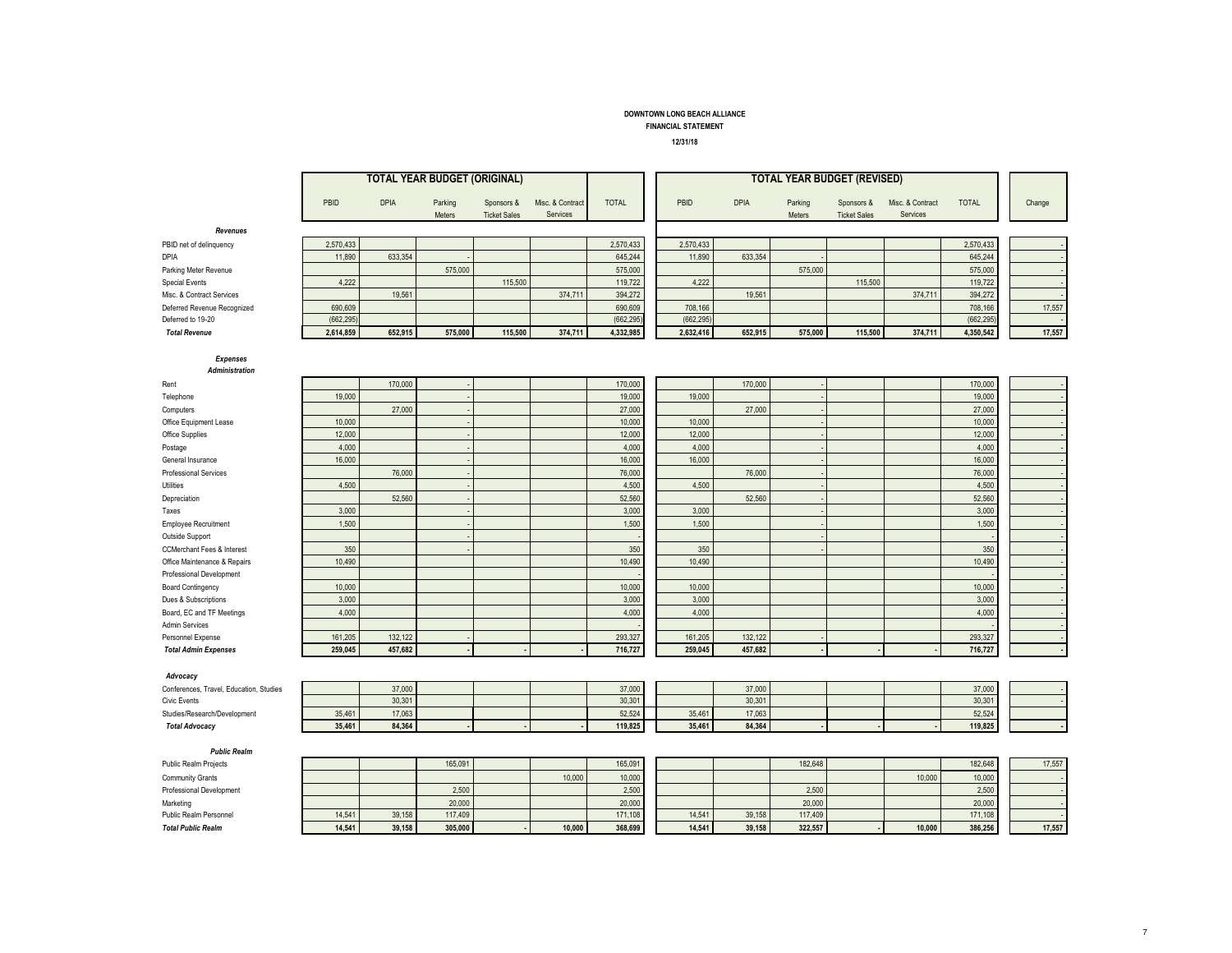#### FINANCIAL STATEMENT

- 6

12/31/18

| PBID<br><b>DPIA</b><br><b>TOTAL</b><br>PBID<br><b>DPIA</b><br><b>TOTAL</b><br>Parking<br>Sponsors &<br>Misc. & Contract<br>Parking<br>Misc. & Contract<br>Change<br>Sponsors &<br>Services<br>Services<br>Meters<br><b>Ticket Sales</b><br>Meters<br><b>Ticket Sales</b><br><b>Economic Development</b><br>10,046<br>10,046<br>10,046<br>10,046<br>Outreach<br>10,000<br>10,000<br>10,000<br>10,000<br><b>Special Projects</b><br>Bus Retention and Expansion<br>61,088<br>61,088<br>61,088<br>61,088<br>Bus Recruitment & Development<br>31,000<br>31,000<br>31,000<br>31,000<br><b>Small Business Grants</b><br>20,000<br>20,000<br>20,000<br>20,000<br>Marketing<br>207,773<br>207,773<br>207,773<br>207,773<br>Personnel Expenses<br>288,907<br>31,000<br>339,907<br>31,000<br>339,907<br>20,000<br>288,907<br>20,000<br><b>Total Economic Dev.</b><br><b>Marketing</b><br>321<br>28,687<br>15,000<br>44,008<br>321<br>28,687<br>15,000<br>44,008<br>Advertising/Promotions<br>9,000<br>5,000<br>14,000<br>9,000<br>5,000<br>14,000<br>Stakeholder Outreach/Public Relations<br>6,000<br>6,000<br>6,000<br>6,000<br>Annual Report<br>14,743<br>14,743<br>14,743<br>14,743<br>Website Development<br>2,500<br>2,500<br>2,500<br>2,500<br>Professional Development<br>171,108<br>171,108<br>171,108<br>171,108<br>Marketing Personnel<br>252,359<br>252,359<br>171,429<br>60,930<br>20,000<br>171,429<br>60,930<br>20,000<br><b>Total Marketing</b><br><b>Special Events</b><br>938<br>43,780<br>180,000<br>115,500<br>340,218<br>938<br>43,780<br>180,000<br>115,500<br>340,218<br><b>Special Events</b><br>5,000<br>5,000<br>Event Supplies & Misc.<br>5,000<br>5,000<br>2,500<br>2,500<br>2.500<br>2,500<br>Professional Development<br>20,000<br>20,000<br>20,000<br>20,000<br>Marketing<br>171,108<br>171,108<br>Special Events Personnel<br>171,108<br>171,108<br>172,046<br>43,780<br>207,500<br>115,500<br>538,826<br>172,046<br>43,780<br>207,500<br>115,500<br>538,826<br><b>Total Special Events</b><br><b>Operations</b><br>23,439<br>404,261<br>23,439<br>380,822<br>380,822<br>404,261<br>Clean Team Personnel<br>800<br>800<br>800<br>800<br>Clean Team Supplies<br>10,000<br>10,000<br>Clean Team Equip. Insurance<br>10.000<br>10,000<br>2,300<br>2,300<br>2,300<br>2,300<br>Clean Team Fuel<br>26,750<br>26,750<br>26,750<br>26,750<br>Clean Team Equip Leases/Maint.<br>312,000<br>312,000<br>312,000<br>312,000<br>Pressure Washing<br>300,842<br>300,842<br>Contract Work<br>300,842<br>300,842<br>682,885<br>689,885<br>682,885<br>7,000<br>689,885<br>Downtown Guides Personnel<br>7,000<br>17,101<br>17,101<br>17,101<br>17,101<br>Downtown Guides Equip Lease/Supp<br>2,430<br>2,430<br>2,430<br>2,430<br>Community Outreach Manager<br>Other<br>2,500<br>Professional Development<br>2,500<br>2,500<br>2,500<br>20,000<br>20,000<br>20,000<br>20,000<br>Marketing<br>207,773<br>207,773<br>Operations Personnel<br>207,773<br>207,773<br>1,640,431<br>22,500<br>333,711<br>1,996,642<br>1,640,431<br>22,500<br>333,711<br>1,996,642<br><b>Total Operations</b><br>17,557<br>2,581,860<br>685,914<br>575,000<br>115,500<br>374,711<br>4,332,985<br>2,581,860<br>685,914<br>592,557<br>115,500<br>374,711<br>4,350,542<br><b>Total Expenses</b><br>32,999<br>(32, 999)<br>50,556<br>(32, 999)<br>(17, 557)<br><b>Net Operating Income(Loss)</b> |  | <b>TOTAL YEAR BUDGET (ORIGINAL)</b> |  |  |  |  | <b>TOTAL YEAR BUDGET (REVISED)</b> |  |  |
|---------------------------------------------------------------------------------------------------------------------------------------------------------------------------------------------------------------------------------------------------------------------------------------------------------------------------------------------------------------------------------------------------------------------------------------------------------------------------------------------------------------------------------------------------------------------------------------------------------------------------------------------------------------------------------------------------------------------------------------------------------------------------------------------------------------------------------------------------------------------------------------------------------------------------------------------------------------------------------------------------------------------------------------------------------------------------------------------------------------------------------------------------------------------------------------------------------------------------------------------------------------------------------------------------------------------------------------------------------------------------------------------------------------------------------------------------------------------------------------------------------------------------------------------------------------------------------------------------------------------------------------------------------------------------------------------------------------------------------------------------------------------------------------------------------------------------------------------------------------------------------------------------------------------------------------------------------------------------------------------------------------------------------------------------------------------------------------------------------------------------------------------------------------------------------------------------------------------------------------------------------------------------------------------------------------------------------------------------------------------------------------------------------------------------------------------------------------------------------------------------------------------------------------------------------------------------------------------------------------------------------------------------------------------------------------------------------------------------------------------------------------------------------------------------------------------------------------------------------------------------------------------------------------------------------------------------------------------------------------------------------------------------------------------------------------------------------------------------------------------------------------------------------------------------------------------------------------------------------------------------------------------------------------------------------------------------------------------------------------------------|--|-------------------------------------|--|--|--|--|------------------------------------|--|--|
|                                                                                                                                                                                                                                                                                                                                                                                                                                                                                                                                                                                                                                                                                                                                                                                                                                                                                                                                                                                                                                                                                                                                                                                                                                                                                                                                                                                                                                                                                                                                                                                                                                                                                                                                                                                                                                                                                                                                                                                                                                                                                                                                                                                                                                                                                                                                                                                                                                                                                                                                                                                                                                                                                                                                                                                                                                                                                                                                                                                                                                                                                                                                                                                                                                                                                                                                                                           |  |                                     |  |  |  |  |                                    |  |  |
|                                                                                                                                                                                                                                                                                                                                                                                                                                                                                                                                                                                                                                                                                                                                                                                                                                                                                                                                                                                                                                                                                                                                                                                                                                                                                                                                                                                                                                                                                                                                                                                                                                                                                                                                                                                                                                                                                                                                                                                                                                                                                                                                                                                                                                                                                                                                                                                                                                                                                                                                                                                                                                                                                                                                                                                                                                                                                                                                                                                                                                                                                                                                                                                                                                                                                                                                                                           |  |                                     |  |  |  |  |                                    |  |  |
|                                                                                                                                                                                                                                                                                                                                                                                                                                                                                                                                                                                                                                                                                                                                                                                                                                                                                                                                                                                                                                                                                                                                                                                                                                                                                                                                                                                                                                                                                                                                                                                                                                                                                                                                                                                                                                                                                                                                                                                                                                                                                                                                                                                                                                                                                                                                                                                                                                                                                                                                                                                                                                                                                                                                                                                                                                                                                                                                                                                                                                                                                                                                                                                                                                                                                                                                                                           |  |                                     |  |  |  |  |                                    |  |  |
|                                                                                                                                                                                                                                                                                                                                                                                                                                                                                                                                                                                                                                                                                                                                                                                                                                                                                                                                                                                                                                                                                                                                                                                                                                                                                                                                                                                                                                                                                                                                                                                                                                                                                                                                                                                                                                                                                                                                                                                                                                                                                                                                                                                                                                                                                                                                                                                                                                                                                                                                                                                                                                                                                                                                                                                                                                                                                                                                                                                                                                                                                                                                                                                                                                                                                                                                                                           |  |                                     |  |  |  |  |                                    |  |  |
|                                                                                                                                                                                                                                                                                                                                                                                                                                                                                                                                                                                                                                                                                                                                                                                                                                                                                                                                                                                                                                                                                                                                                                                                                                                                                                                                                                                                                                                                                                                                                                                                                                                                                                                                                                                                                                                                                                                                                                                                                                                                                                                                                                                                                                                                                                                                                                                                                                                                                                                                                                                                                                                                                                                                                                                                                                                                                                                                                                                                                                                                                                                                                                                                                                                                                                                                                                           |  |                                     |  |  |  |  |                                    |  |  |
|                                                                                                                                                                                                                                                                                                                                                                                                                                                                                                                                                                                                                                                                                                                                                                                                                                                                                                                                                                                                                                                                                                                                                                                                                                                                                                                                                                                                                                                                                                                                                                                                                                                                                                                                                                                                                                                                                                                                                                                                                                                                                                                                                                                                                                                                                                                                                                                                                                                                                                                                                                                                                                                                                                                                                                                                                                                                                                                                                                                                                                                                                                                                                                                                                                                                                                                                                                           |  |                                     |  |  |  |  |                                    |  |  |
|                                                                                                                                                                                                                                                                                                                                                                                                                                                                                                                                                                                                                                                                                                                                                                                                                                                                                                                                                                                                                                                                                                                                                                                                                                                                                                                                                                                                                                                                                                                                                                                                                                                                                                                                                                                                                                                                                                                                                                                                                                                                                                                                                                                                                                                                                                                                                                                                                                                                                                                                                                                                                                                                                                                                                                                                                                                                                                                                                                                                                                                                                                                                                                                                                                                                                                                                                                           |  |                                     |  |  |  |  |                                    |  |  |
|                                                                                                                                                                                                                                                                                                                                                                                                                                                                                                                                                                                                                                                                                                                                                                                                                                                                                                                                                                                                                                                                                                                                                                                                                                                                                                                                                                                                                                                                                                                                                                                                                                                                                                                                                                                                                                                                                                                                                                                                                                                                                                                                                                                                                                                                                                                                                                                                                                                                                                                                                                                                                                                                                                                                                                                                                                                                                                                                                                                                                                                                                                                                                                                                                                                                                                                                                                           |  |                                     |  |  |  |  |                                    |  |  |
|                                                                                                                                                                                                                                                                                                                                                                                                                                                                                                                                                                                                                                                                                                                                                                                                                                                                                                                                                                                                                                                                                                                                                                                                                                                                                                                                                                                                                                                                                                                                                                                                                                                                                                                                                                                                                                                                                                                                                                                                                                                                                                                                                                                                                                                                                                                                                                                                                                                                                                                                                                                                                                                                                                                                                                                                                                                                                                                                                                                                                                                                                                                                                                                                                                                                                                                                                                           |  |                                     |  |  |  |  |                                    |  |  |
|                                                                                                                                                                                                                                                                                                                                                                                                                                                                                                                                                                                                                                                                                                                                                                                                                                                                                                                                                                                                                                                                                                                                                                                                                                                                                                                                                                                                                                                                                                                                                                                                                                                                                                                                                                                                                                                                                                                                                                                                                                                                                                                                                                                                                                                                                                                                                                                                                                                                                                                                                                                                                                                                                                                                                                                                                                                                                                                                                                                                                                                                                                                                                                                                                                                                                                                                                                           |  |                                     |  |  |  |  |                                    |  |  |
|                                                                                                                                                                                                                                                                                                                                                                                                                                                                                                                                                                                                                                                                                                                                                                                                                                                                                                                                                                                                                                                                                                                                                                                                                                                                                                                                                                                                                                                                                                                                                                                                                                                                                                                                                                                                                                                                                                                                                                                                                                                                                                                                                                                                                                                                                                                                                                                                                                                                                                                                                                                                                                                                                                                                                                                                                                                                                                                                                                                                                                                                                                                                                                                                                                                                                                                                                                           |  |                                     |  |  |  |  |                                    |  |  |
|                                                                                                                                                                                                                                                                                                                                                                                                                                                                                                                                                                                                                                                                                                                                                                                                                                                                                                                                                                                                                                                                                                                                                                                                                                                                                                                                                                                                                                                                                                                                                                                                                                                                                                                                                                                                                                                                                                                                                                                                                                                                                                                                                                                                                                                                                                                                                                                                                                                                                                                                                                                                                                                                                                                                                                                                                                                                                                                                                                                                                                                                                                                                                                                                                                                                                                                                                                           |  |                                     |  |  |  |  |                                    |  |  |
|                                                                                                                                                                                                                                                                                                                                                                                                                                                                                                                                                                                                                                                                                                                                                                                                                                                                                                                                                                                                                                                                                                                                                                                                                                                                                                                                                                                                                                                                                                                                                                                                                                                                                                                                                                                                                                                                                                                                                                                                                                                                                                                                                                                                                                                                                                                                                                                                                                                                                                                                                                                                                                                                                                                                                                                                                                                                                                                                                                                                                                                                                                                                                                                                                                                                                                                                                                           |  |                                     |  |  |  |  |                                    |  |  |
|                                                                                                                                                                                                                                                                                                                                                                                                                                                                                                                                                                                                                                                                                                                                                                                                                                                                                                                                                                                                                                                                                                                                                                                                                                                                                                                                                                                                                                                                                                                                                                                                                                                                                                                                                                                                                                                                                                                                                                                                                                                                                                                                                                                                                                                                                                                                                                                                                                                                                                                                                                                                                                                                                                                                                                                                                                                                                                                                                                                                                                                                                                                                                                                                                                                                                                                                                                           |  |                                     |  |  |  |  |                                    |  |  |
|                                                                                                                                                                                                                                                                                                                                                                                                                                                                                                                                                                                                                                                                                                                                                                                                                                                                                                                                                                                                                                                                                                                                                                                                                                                                                                                                                                                                                                                                                                                                                                                                                                                                                                                                                                                                                                                                                                                                                                                                                                                                                                                                                                                                                                                                                                                                                                                                                                                                                                                                                                                                                                                                                                                                                                                                                                                                                                                                                                                                                                                                                                                                                                                                                                                                                                                                                                           |  |                                     |  |  |  |  |                                    |  |  |
|                                                                                                                                                                                                                                                                                                                                                                                                                                                                                                                                                                                                                                                                                                                                                                                                                                                                                                                                                                                                                                                                                                                                                                                                                                                                                                                                                                                                                                                                                                                                                                                                                                                                                                                                                                                                                                                                                                                                                                                                                                                                                                                                                                                                                                                                                                                                                                                                                                                                                                                                                                                                                                                                                                                                                                                                                                                                                                                                                                                                                                                                                                                                                                                                                                                                                                                                                                           |  |                                     |  |  |  |  |                                    |  |  |
|                                                                                                                                                                                                                                                                                                                                                                                                                                                                                                                                                                                                                                                                                                                                                                                                                                                                                                                                                                                                                                                                                                                                                                                                                                                                                                                                                                                                                                                                                                                                                                                                                                                                                                                                                                                                                                                                                                                                                                                                                                                                                                                                                                                                                                                                                                                                                                                                                                                                                                                                                                                                                                                                                                                                                                                                                                                                                                                                                                                                                                                                                                                                                                                                                                                                                                                                                                           |  |                                     |  |  |  |  |                                    |  |  |
|                                                                                                                                                                                                                                                                                                                                                                                                                                                                                                                                                                                                                                                                                                                                                                                                                                                                                                                                                                                                                                                                                                                                                                                                                                                                                                                                                                                                                                                                                                                                                                                                                                                                                                                                                                                                                                                                                                                                                                                                                                                                                                                                                                                                                                                                                                                                                                                                                                                                                                                                                                                                                                                                                                                                                                                                                                                                                                                                                                                                                                                                                                                                                                                                                                                                                                                                                                           |  |                                     |  |  |  |  |                                    |  |  |
|                                                                                                                                                                                                                                                                                                                                                                                                                                                                                                                                                                                                                                                                                                                                                                                                                                                                                                                                                                                                                                                                                                                                                                                                                                                                                                                                                                                                                                                                                                                                                                                                                                                                                                                                                                                                                                                                                                                                                                                                                                                                                                                                                                                                                                                                                                                                                                                                                                                                                                                                                                                                                                                                                                                                                                                                                                                                                                                                                                                                                                                                                                                                                                                                                                                                                                                                                                           |  |                                     |  |  |  |  |                                    |  |  |
|                                                                                                                                                                                                                                                                                                                                                                                                                                                                                                                                                                                                                                                                                                                                                                                                                                                                                                                                                                                                                                                                                                                                                                                                                                                                                                                                                                                                                                                                                                                                                                                                                                                                                                                                                                                                                                                                                                                                                                                                                                                                                                                                                                                                                                                                                                                                                                                                                                                                                                                                                                                                                                                                                                                                                                                                                                                                                                                                                                                                                                                                                                                                                                                                                                                                                                                                                                           |  |                                     |  |  |  |  |                                    |  |  |
|                                                                                                                                                                                                                                                                                                                                                                                                                                                                                                                                                                                                                                                                                                                                                                                                                                                                                                                                                                                                                                                                                                                                                                                                                                                                                                                                                                                                                                                                                                                                                                                                                                                                                                                                                                                                                                                                                                                                                                                                                                                                                                                                                                                                                                                                                                                                                                                                                                                                                                                                                                                                                                                                                                                                                                                                                                                                                                                                                                                                                                                                                                                                                                                                                                                                                                                                                                           |  |                                     |  |  |  |  |                                    |  |  |
|                                                                                                                                                                                                                                                                                                                                                                                                                                                                                                                                                                                                                                                                                                                                                                                                                                                                                                                                                                                                                                                                                                                                                                                                                                                                                                                                                                                                                                                                                                                                                                                                                                                                                                                                                                                                                                                                                                                                                                                                                                                                                                                                                                                                                                                                                                                                                                                                                                                                                                                                                                                                                                                                                                                                                                                                                                                                                                                                                                                                                                                                                                                                                                                                                                                                                                                                                                           |  |                                     |  |  |  |  |                                    |  |  |
|                                                                                                                                                                                                                                                                                                                                                                                                                                                                                                                                                                                                                                                                                                                                                                                                                                                                                                                                                                                                                                                                                                                                                                                                                                                                                                                                                                                                                                                                                                                                                                                                                                                                                                                                                                                                                                                                                                                                                                                                                                                                                                                                                                                                                                                                                                                                                                                                                                                                                                                                                                                                                                                                                                                                                                                                                                                                                                                                                                                                                                                                                                                                                                                                                                                                                                                                                                           |  |                                     |  |  |  |  |                                    |  |  |
|                                                                                                                                                                                                                                                                                                                                                                                                                                                                                                                                                                                                                                                                                                                                                                                                                                                                                                                                                                                                                                                                                                                                                                                                                                                                                                                                                                                                                                                                                                                                                                                                                                                                                                                                                                                                                                                                                                                                                                                                                                                                                                                                                                                                                                                                                                                                                                                                                                                                                                                                                                                                                                                                                                                                                                                                                                                                                                                                                                                                                                                                                                                                                                                                                                                                                                                                                                           |  |                                     |  |  |  |  |                                    |  |  |
|                                                                                                                                                                                                                                                                                                                                                                                                                                                                                                                                                                                                                                                                                                                                                                                                                                                                                                                                                                                                                                                                                                                                                                                                                                                                                                                                                                                                                                                                                                                                                                                                                                                                                                                                                                                                                                                                                                                                                                                                                                                                                                                                                                                                                                                                                                                                                                                                                                                                                                                                                                                                                                                                                                                                                                                                                                                                                                                                                                                                                                                                                                                                                                                                                                                                                                                                                                           |  |                                     |  |  |  |  |                                    |  |  |
|                                                                                                                                                                                                                                                                                                                                                                                                                                                                                                                                                                                                                                                                                                                                                                                                                                                                                                                                                                                                                                                                                                                                                                                                                                                                                                                                                                                                                                                                                                                                                                                                                                                                                                                                                                                                                                                                                                                                                                                                                                                                                                                                                                                                                                                                                                                                                                                                                                                                                                                                                                                                                                                                                                                                                                                                                                                                                                                                                                                                                                                                                                                                                                                                                                                                                                                                                                           |  |                                     |  |  |  |  |                                    |  |  |
|                                                                                                                                                                                                                                                                                                                                                                                                                                                                                                                                                                                                                                                                                                                                                                                                                                                                                                                                                                                                                                                                                                                                                                                                                                                                                                                                                                                                                                                                                                                                                                                                                                                                                                                                                                                                                                                                                                                                                                                                                                                                                                                                                                                                                                                                                                                                                                                                                                                                                                                                                                                                                                                                                                                                                                                                                                                                                                                                                                                                                                                                                                                                                                                                                                                                                                                                                                           |  |                                     |  |  |  |  |                                    |  |  |
|                                                                                                                                                                                                                                                                                                                                                                                                                                                                                                                                                                                                                                                                                                                                                                                                                                                                                                                                                                                                                                                                                                                                                                                                                                                                                                                                                                                                                                                                                                                                                                                                                                                                                                                                                                                                                                                                                                                                                                                                                                                                                                                                                                                                                                                                                                                                                                                                                                                                                                                                                                                                                                                                                                                                                                                                                                                                                                                                                                                                                                                                                                                                                                                                                                                                                                                                                                           |  |                                     |  |  |  |  |                                    |  |  |
|                                                                                                                                                                                                                                                                                                                                                                                                                                                                                                                                                                                                                                                                                                                                                                                                                                                                                                                                                                                                                                                                                                                                                                                                                                                                                                                                                                                                                                                                                                                                                                                                                                                                                                                                                                                                                                                                                                                                                                                                                                                                                                                                                                                                                                                                                                                                                                                                                                                                                                                                                                                                                                                                                                                                                                                                                                                                                                                                                                                                                                                                                                                                                                                                                                                                                                                                                                           |  |                                     |  |  |  |  |                                    |  |  |
|                                                                                                                                                                                                                                                                                                                                                                                                                                                                                                                                                                                                                                                                                                                                                                                                                                                                                                                                                                                                                                                                                                                                                                                                                                                                                                                                                                                                                                                                                                                                                                                                                                                                                                                                                                                                                                                                                                                                                                                                                                                                                                                                                                                                                                                                                                                                                                                                                                                                                                                                                                                                                                                                                                                                                                                                                                                                                                                                                                                                                                                                                                                                                                                                                                                                                                                                                                           |  |                                     |  |  |  |  |                                    |  |  |
|                                                                                                                                                                                                                                                                                                                                                                                                                                                                                                                                                                                                                                                                                                                                                                                                                                                                                                                                                                                                                                                                                                                                                                                                                                                                                                                                                                                                                                                                                                                                                                                                                                                                                                                                                                                                                                                                                                                                                                                                                                                                                                                                                                                                                                                                                                                                                                                                                                                                                                                                                                                                                                                                                                                                                                                                                                                                                                                                                                                                                                                                                                                                                                                                                                                                                                                                                                           |  |                                     |  |  |  |  |                                    |  |  |
|                                                                                                                                                                                                                                                                                                                                                                                                                                                                                                                                                                                                                                                                                                                                                                                                                                                                                                                                                                                                                                                                                                                                                                                                                                                                                                                                                                                                                                                                                                                                                                                                                                                                                                                                                                                                                                                                                                                                                                                                                                                                                                                                                                                                                                                                                                                                                                                                                                                                                                                                                                                                                                                                                                                                                                                                                                                                                                                                                                                                                                                                                                                                                                                                                                                                                                                                                                           |  |                                     |  |  |  |  |                                    |  |  |
|                                                                                                                                                                                                                                                                                                                                                                                                                                                                                                                                                                                                                                                                                                                                                                                                                                                                                                                                                                                                                                                                                                                                                                                                                                                                                                                                                                                                                                                                                                                                                                                                                                                                                                                                                                                                                                                                                                                                                                                                                                                                                                                                                                                                                                                                                                                                                                                                                                                                                                                                                                                                                                                                                                                                                                                                                                                                                                                                                                                                                                                                                                                                                                                                                                                                                                                                                                           |  |                                     |  |  |  |  |                                    |  |  |
|                                                                                                                                                                                                                                                                                                                                                                                                                                                                                                                                                                                                                                                                                                                                                                                                                                                                                                                                                                                                                                                                                                                                                                                                                                                                                                                                                                                                                                                                                                                                                                                                                                                                                                                                                                                                                                                                                                                                                                                                                                                                                                                                                                                                                                                                                                                                                                                                                                                                                                                                                                                                                                                                                                                                                                                                                                                                                                                                                                                                                                                                                                                                                                                                                                                                                                                                                                           |  |                                     |  |  |  |  |                                    |  |  |
|                                                                                                                                                                                                                                                                                                                                                                                                                                                                                                                                                                                                                                                                                                                                                                                                                                                                                                                                                                                                                                                                                                                                                                                                                                                                                                                                                                                                                                                                                                                                                                                                                                                                                                                                                                                                                                                                                                                                                                                                                                                                                                                                                                                                                                                                                                                                                                                                                                                                                                                                                                                                                                                                                                                                                                                                                                                                                                                                                                                                                                                                                                                                                                                                                                                                                                                                                                           |  |                                     |  |  |  |  |                                    |  |  |
|                                                                                                                                                                                                                                                                                                                                                                                                                                                                                                                                                                                                                                                                                                                                                                                                                                                                                                                                                                                                                                                                                                                                                                                                                                                                                                                                                                                                                                                                                                                                                                                                                                                                                                                                                                                                                                                                                                                                                                                                                                                                                                                                                                                                                                                                                                                                                                                                                                                                                                                                                                                                                                                                                                                                                                                                                                                                                                                                                                                                                                                                                                                                                                                                                                                                                                                                                                           |  |                                     |  |  |  |  |                                    |  |  |
|                                                                                                                                                                                                                                                                                                                                                                                                                                                                                                                                                                                                                                                                                                                                                                                                                                                                                                                                                                                                                                                                                                                                                                                                                                                                                                                                                                                                                                                                                                                                                                                                                                                                                                                                                                                                                                                                                                                                                                                                                                                                                                                                                                                                                                                                                                                                                                                                                                                                                                                                                                                                                                                                                                                                                                                                                                                                                                                                                                                                                                                                                                                                                                                                                                                                                                                                                                           |  |                                     |  |  |  |  |                                    |  |  |
|                                                                                                                                                                                                                                                                                                                                                                                                                                                                                                                                                                                                                                                                                                                                                                                                                                                                                                                                                                                                                                                                                                                                                                                                                                                                                                                                                                                                                                                                                                                                                                                                                                                                                                                                                                                                                                                                                                                                                                                                                                                                                                                                                                                                                                                                                                                                                                                                                                                                                                                                                                                                                                                                                                                                                                                                                                                                                                                                                                                                                                                                                                                                                                                                                                                                                                                                                                           |  |                                     |  |  |  |  |                                    |  |  |
|                                                                                                                                                                                                                                                                                                                                                                                                                                                                                                                                                                                                                                                                                                                                                                                                                                                                                                                                                                                                                                                                                                                                                                                                                                                                                                                                                                                                                                                                                                                                                                                                                                                                                                                                                                                                                                                                                                                                                                                                                                                                                                                                                                                                                                                                                                                                                                                                                                                                                                                                                                                                                                                                                                                                                                                                                                                                                                                                                                                                                                                                                                                                                                                                                                                                                                                                                                           |  |                                     |  |  |  |  |                                    |  |  |
|                                                                                                                                                                                                                                                                                                                                                                                                                                                                                                                                                                                                                                                                                                                                                                                                                                                                                                                                                                                                                                                                                                                                                                                                                                                                                                                                                                                                                                                                                                                                                                                                                                                                                                                                                                                                                                                                                                                                                                                                                                                                                                                                                                                                                                                                                                                                                                                                                                                                                                                                                                                                                                                                                                                                                                                                                                                                                                                                                                                                                                                                                                                                                                                                                                                                                                                                                                           |  |                                     |  |  |  |  |                                    |  |  |
|                                                                                                                                                                                                                                                                                                                                                                                                                                                                                                                                                                                                                                                                                                                                                                                                                                                                                                                                                                                                                                                                                                                                                                                                                                                                                                                                                                                                                                                                                                                                                                                                                                                                                                                                                                                                                                                                                                                                                                                                                                                                                                                                                                                                                                                                                                                                                                                                                                                                                                                                                                                                                                                                                                                                                                                                                                                                                                                                                                                                                                                                                                                                                                                                                                                                                                                                                                           |  |                                     |  |  |  |  |                                    |  |  |
|                                                                                                                                                                                                                                                                                                                                                                                                                                                                                                                                                                                                                                                                                                                                                                                                                                                                                                                                                                                                                                                                                                                                                                                                                                                                                                                                                                                                                                                                                                                                                                                                                                                                                                                                                                                                                                                                                                                                                                                                                                                                                                                                                                                                                                                                                                                                                                                                                                                                                                                                                                                                                                                                                                                                                                                                                                                                                                                                                                                                                                                                                                                                                                                                                                                                                                                                                                           |  |                                     |  |  |  |  |                                    |  |  |
|                                                                                                                                                                                                                                                                                                                                                                                                                                                                                                                                                                                                                                                                                                                                                                                                                                                                                                                                                                                                                                                                                                                                                                                                                                                                                                                                                                                                                                                                                                                                                                                                                                                                                                                                                                                                                                                                                                                                                                                                                                                                                                                                                                                                                                                                                                                                                                                                                                                                                                                                                                                                                                                                                                                                                                                                                                                                                                                                                                                                                                                                                                                                                                                                                                                                                                                                                                           |  |                                     |  |  |  |  |                                    |  |  |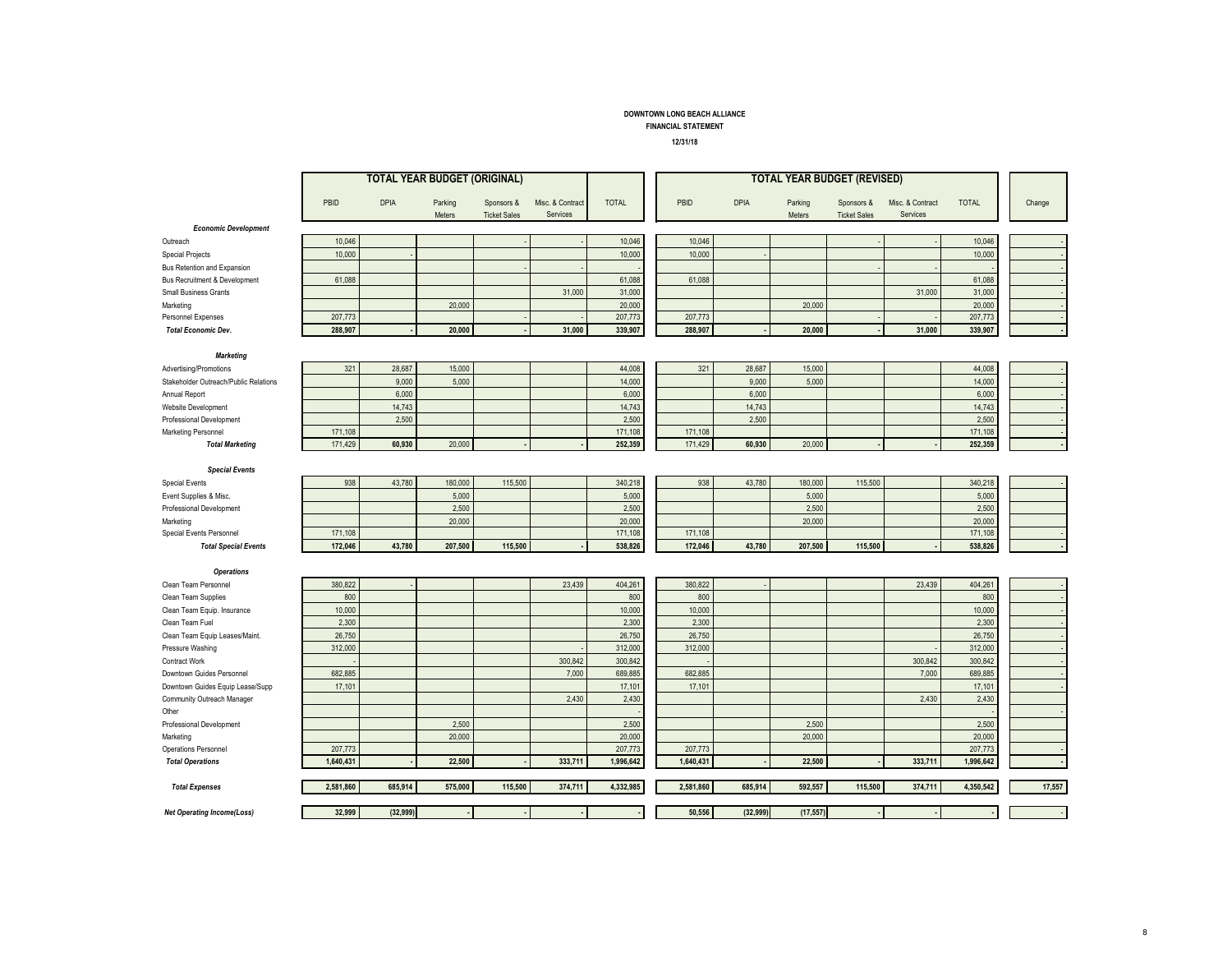#### **DLBA Detail of Deferred Revenue As of December 31, 2018**

|                                                             | 15/16 Balance | 16/17 Balance    | 17-18 YTD<br>Additions | 18-19 YTD<br>Reductions | 12/31/2018        |
|-------------------------------------------------------------|---------------|------------------|------------------------|-------------------------|-------------------|
| Reserve                                                     |               |                  |                        |                         |                   |
| 3-mos. reserve for PBID 2017-18 Q1 from 16-17               |               | \$<br>619,462    |                        | $(619, 396)$ \$         | 66                |
| 3-mos. reserve for PBID 2018-19 Q1 from 17-18               |               |                  | 638,000                | (638,000)               | 0                 |
| PBID Reserve<br>Deferred PBID                               |               | 52,524           |                        | (52, 524)               | $\mathbf 0$       |
| <b>DPIA Reserve</b>                                         | 166,073       | 24,342           | 41,605<br>5,100        |                         | 41,605<br>195,515 |
| City Funds - Parking Meter                                  |               |                  | 239,854                |                         | 239,854           |
|                                                             | 166,073       | 696,328          | 924,559                | (1,309,920)             | 477,040           |
| Admin                                                       |               |                  |                        |                         |                   |
| Deferred Depreciation Prior Years'                          |               | 116,968          |                        | (55, 832)               | 61,136            |
| Deferred Depreciation 17-18                                 |               |                  | 49,051                 | (2,772)                 | 46,279            |
| Strategic Planning                                          | 15,639        |                  |                        | (15, 639)               | 0                 |
| Program Evaluation Consultant                               | 16,474        |                  |                        | (11, 883)               | 4,591             |
| New Computers                                               |               |                  | 9,610                  | (9,610)                 | 0                 |
| New Server                                                  |               |                  | 12,000                 |                         | 12,000            |
| Office Maintenance & Repairs                                |               |                  | 12,781                 |                         | 12,781            |
| DDC Loan                                                    |               |                  | 45,000                 |                         | 45,000            |
| Personnel                                                   |               | 4,296            |                        | (8,690)                 | $-4,394$          |
|                                                             | 32,113        | 121,264          | 128,442                | (104, 426)              | 177,393           |
| <b>Marketing &amp; Communications</b>                       |               |                  |                        |                         |                   |
| Downtown Map                                                |               |                  | 1,000                  |                         | 1,000             |
| <b>Window Clings</b>                                        |               |                  | 4,400                  |                         | 4,400             |
| 3rd Street & Broadway                                       |               |                  | 200                    |                         | 200               |
| Website Development<br>Personnel                            |               | 20,242<br>15,211 |                        | (20, 242)<br>(8,694)    | 0<br>6,517        |
|                                                             | 0             | 35,453           | 5,600                  | -28,936                 | 12,117            |
|                                                             |               |                  |                        |                         |                   |
| <b>Special Events</b>                                       |               |                  |                        |                         |                   |
| Event T-shirts                                              |               |                  | 681                    |                         |                   |
| Sponsorship Deck Update/Template Creation                   |               |                  | 1,500                  |                         |                   |
| Live After 5                                                |               |                  | 22,495                 |                         |                   |
|                                                             | 0             | 0                | 24,676                 | 0                       | 24,676            |
|                                                             |               |                  |                        |                         |                   |
| Operations                                                  |               |                  |                        |                         |                   |
| Segway, GEM & Info Kiosk Maintenance                        | 3,000         |                  |                        | (3,000)                 | 0                 |
| <b>ATLV Purchase</b>                                        | 20,000        |                  |                        | (20,000)                | 0                 |
| <b>Operations Print Material</b>                            | 6,000         |                  |                        | (5,633)                 | 367               |
| Secret Shopper (Summer)                                     | 2,090         |                  |                        | (2,090)                 | 0                 |
| DLBA F-150 Truck Purchase & Wrap                            | 15,000        |                  |                        | (15,000)                | 0                 |
| Clean & Safe Transition                                     | 10,000        |                  |                        | (10,000)                | $\mathbf 0$       |
| <b>DLBA Public Safety Working Groups</b>                    | 2,141         |                  |                        | (1,529)                 | 612               |
| Pressure Washer Purchase                                    | 10,000        |                  |                        | (10,000)                | $\mathbf 0$       |
| Personnel                                                   |               | 7,558            |                        | (5, 564)                | 1,994             |
|                                                             | 68,231        | 7,558            | 0                      | (72, 816)               | 2,973             |
| <b>Economic Development</b>                                 |               |                  |                        |                         |                   |
| Personnel                                                   |               | 8,461            |                        | (5, 912)                | 2,549             |
| <b>Public Realm</b>                                         |               |                  |                        |                         |                   |
| <b>CRM Asset Mapping</b>                                    |               |                  | 1,867                  |                         | 1,867             |
| Pole Banners                                                | 15,000        | 17,449           |                        | (32, 449)               | 0                 |
| Holiday Décor                                               | 28,934        | 7,710            |                        | (36, 644)               | 0                 |
| Augmented Reality at HMP                                    | 10,000        |                  |                        | (10,000)                | 0                 |
| East Village Murals                                         | 1,056         |                  |                        |                         | 1,056             |
| Alley Beautification                                        | 15,936        |                  |                        | (88)                    | 15,848            |
| <b>Bike Map</b>                                             | 10,646        |                  |                        | (7,696)                 | 2,950             |
| Crosswalks                                                  | 1,372         |                  |                        | (1, 372)                | 0                 |
| Sidewalk Graphics                                           | 10,000        |                  |                        | (6, 341)                | 3,659             |
| Litter Receptacle Upgrade<br>Loop (Public Space Activation) |               | 7,562<br>45,230  |                        | (7, 562)<br>(45, 230)   | 0<br>$\mathbf 0$  |
| Pedestrian Wayfinding Signs                                 | 40,254        | 92,784           |                        | (17,004)                | 116,034           |
| <b>Tree Planting</b>                                        |               | 5,033            |                        |                         | 5,033             |
| Personnel                                                   |               | 13,167           |                        | (5, 912)                | 7,255             |
|                                                             | 133,198       | 188,935          | 1,867                  | $-170,298$              | 153,702           |
| <b>Total Deferred Revenue</b>                               |               | 1,057,999        | 1,085,144              |                         | 850,450           |
|                                                             | \$<br>399,615 | \$               | \$                     | $(1,692,308)$ \$<br>\$  |                   |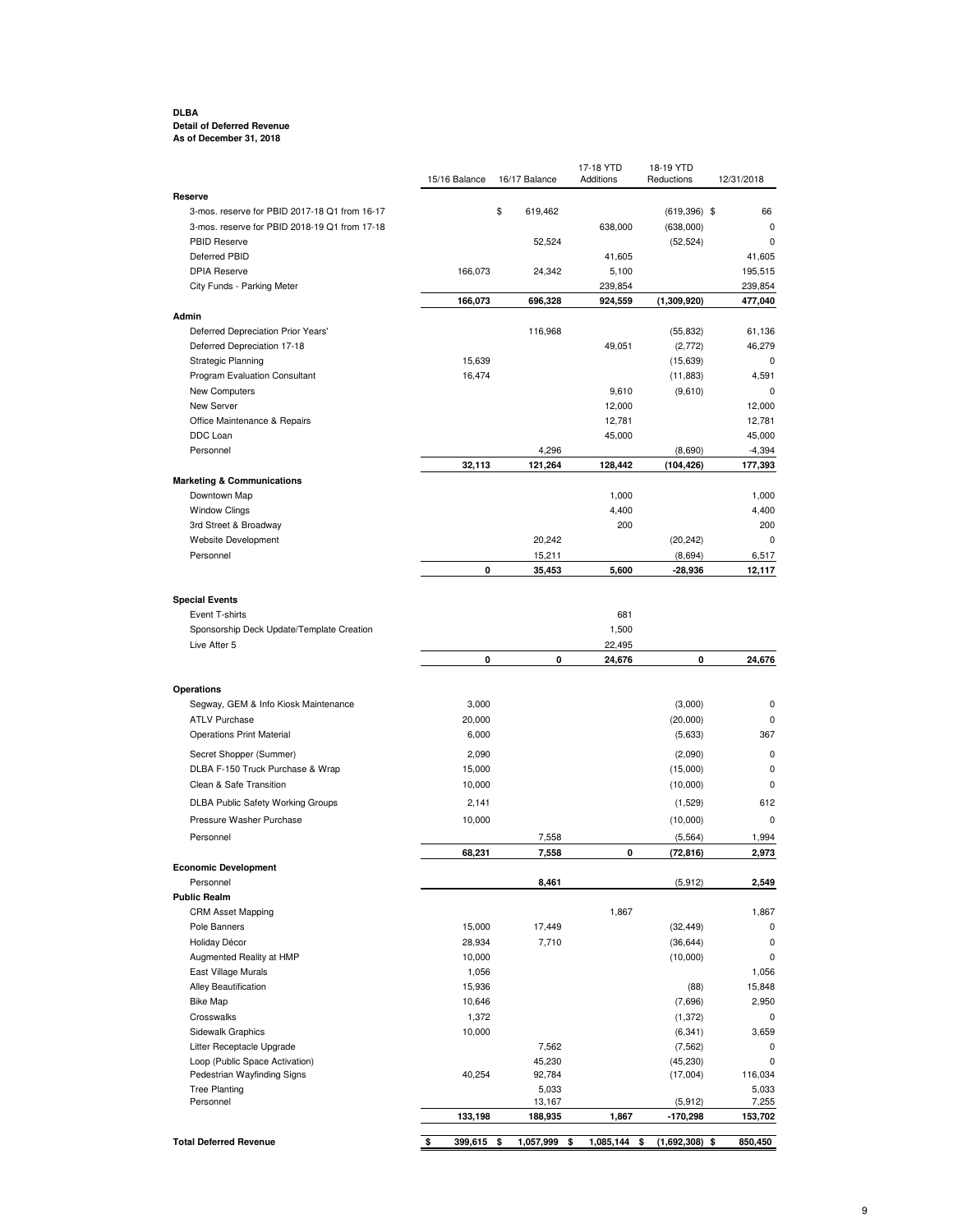# **Downtown Long Beach Alliance A/R Aging Detail**

**As of December 31, 2018**

|                                                         | Transac<br>tion          |                    |                                    |                                                     |                          |                                                         |                                 |                        |
|---------------------------------------------------------|--------------------------|--------------------|------------------------------------|-----------------------------------------------------|--------------------------|---------------------------------------------------------|---------------------------------|------------------------|
|                                                         |                          |                    |                                    |                                                     |                          |                                                         |                                 |                        |
|                                                         | Date                     | Type               | Num                                | Customer                                            | Due Date                 | <b>Memo/Description</b>                                 | Amount                          | Open Balance           |
| 91 or more days past due                                |                          |                    |                                    |                                                     |                          |                                                         |                                 |                        |
|                                                         |                          |                    |                                    |                                                     |                          |                                                         |                                 |                        |
|                                                         | 07/19/2018               | Invoice            | <b>DLBA2028</b>                    | Cardinal Property Management, Inc.                  | 08/18/2018               | <b>Pressure Washing Services</b>                        | 411.90                          | 411.90                 |
|                                                         | 07/19/2018               | Invoice            | DLBA2029                           | CITY OF LONG BEACH                                  | 08/18/2018               | DT Busways Mall Maintenance                             | 25,000.00                       | 25,000.00              |
|                                                         | 07/27/2018               | Invoice            | <b>DLBA2032</b>                    | Arts Council Long Beach.                            | 08/26/2018               | Pressure Washing Services                               | 250.00                          | 250.00                 |
|                                                         | 08/14/2018               | Invoice            | <b>DLBA2038</b>                    | Plant Junkie                                        | 09/13/2018               | Restaurant Sponsorship for Bicycle Drive-In 2018        | 200.00                          | 200.00                 |
|                                                         | 08/14/2018               | Invoice            | <b>DLBA2064</b>                    | Councilwoman Jeannine Pearce                        | 09/13/2018               | Buskerfest 2018 Wristband Sponsor                       | 1,250.00                        | 1,250.00               |
|                                                         | 08/14/2018               | Invoice            | <b>DLBA2037</b>                    | Office of Councilwoman Lena<br>Gonzalez, District 1 | 09/13/2018               | Presenting Partner Sponsor for Bicycle Drive-In<br>2018 | 5,000.00                        | 5,000.00               |
| Total for 91 or more days past due                      |                          |                    |                                    |                                                     |                          |                                                         | \$<br>32,111.90 \$              | 32,111.90              |
| 61 - 90 days past due                                   |                          |                    |                                    |                                                     |                          |                                                         |                                 |                        |
|                                                         |                          |                    |                                    |                                                     |                          | Clean Up at the parking lot located at 300 Alamitos     |                                 |                        |
|                                                         | 09/30/2018<br>09/30/2018 | Invoice<br>Invoice | <b>DLBA2051</b><br><b>DLBA2055</b> | Jatin Laxpati<br>CITY OF LONG BEACH                 | 10/30/2018<br>10/30/2018 | Ave<br>Downtown Transit Mall Maintenance                | 864.89<br>25,000.00             | 864.89<br>25,000.00    |
| Total for 61 - 90 days past due                         |                          |                    |                                    |                                                     |                          |                                                         | \$<br>25,864.89 \$              | 25,864.89              |
| 31 - 60 days past due                                   |                          |                    |                                    |                                                     |                          |                                                         |                                 |                        |
|                                                         |                          |                    |                                    | CITY OF LONG BEACH                                  |                          | Parking Meter Revenues from August 2018                 |                                 |                        |
|                                                         | 10/22/2018               | Invoice            | <b>DLBA2060</b>                    |                                                     | 11/21/2018               | through September 2018                                  | \$<br>69,158.03<br>69,158.03 \$ | 69,158.03<br>69,158.03 |
| Total for 31 - 60 days past due<br>1 - 30 days past due |                          |                    |                                    |                                                     |                          |                                                         |                                 |                        |
|                                                         | 11/15/2018               | Invoice            |                                    | DLBA2068 BLOCK-BY-BLOCK                             | 12/01/2018               | Office Rent                                             | 250.00                          | 250.00                 |
| Total for 1 - 30 days past due                          |                          |                    |                                    |                                                     |                          |                                                         | \$<br>250.00 \$                 | 250.00                 |
| <b>TOTAL</b>                                            |                          |                    |                                    |                                                     |                          |                                                         | \$<br>127,384.82                | \$<br>127,384.82       |

Wednesday, Jan 16, 2019 10:17:52 AM GMT-8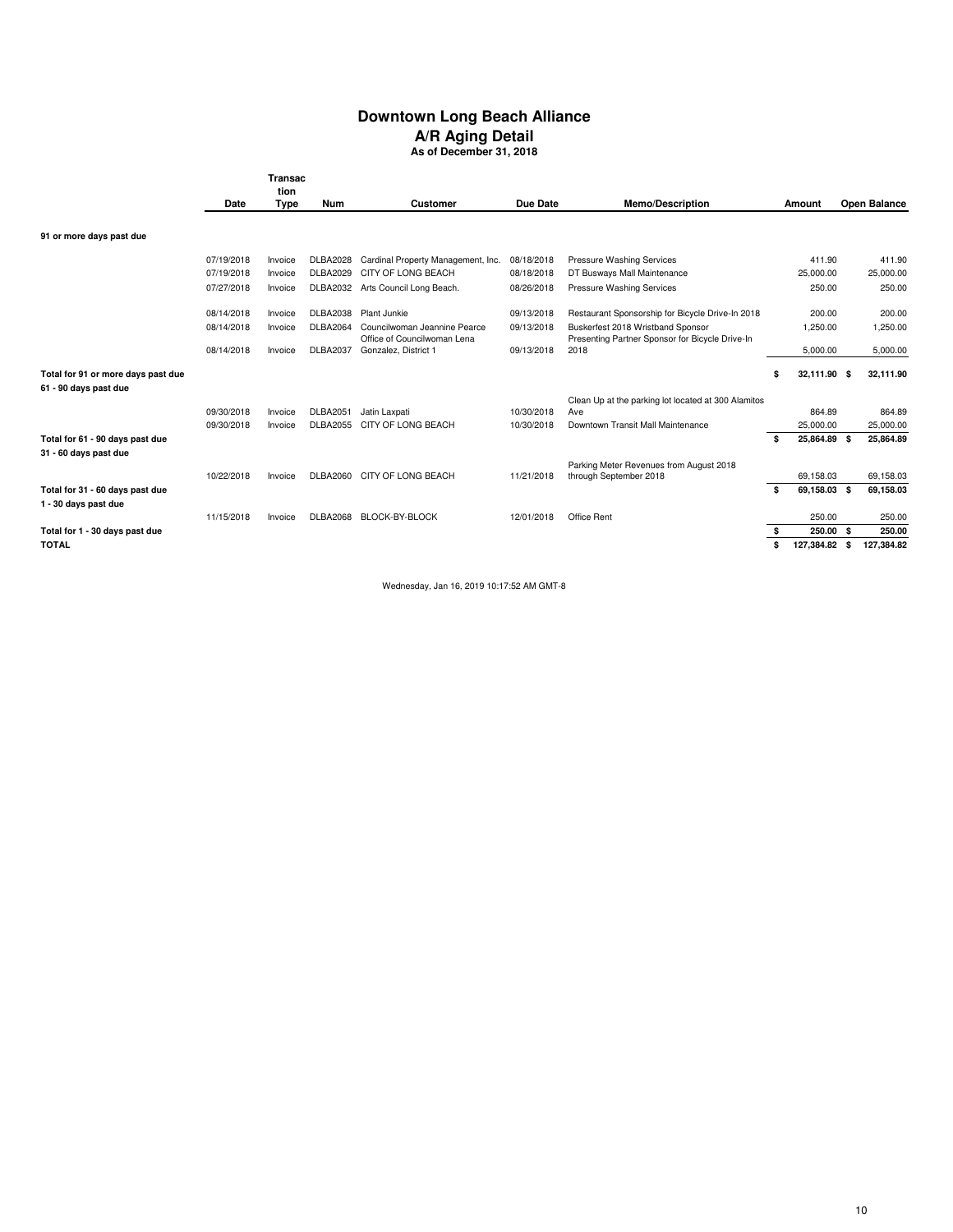## **Downtown Long Beach Alliance Direct Bills A/R Aging Detail As of December 31, 2018**

## **Transaction**

|            | <b>Hallsaction</b> |                 |                                |            |                                                           |                      |               |
|------------|--------------------|-----------------|--------------------------------|------------|-----------------------------------------------------------|----------------------|---------------|
| Date       | <b>Type</b>        | <b>Num</b>      | <b>Client</b>                  | Due Date   | <b>Memo/Description</b>                                   | Amount               | Uncollectable |
| 12/22/2010 | Journal Entry      | 0910-1184       | Delinquencies                  | 12/22/2010 | to re-class delinquencies not expected to be paid         |                      | $-55,424.74$  |
| 12/22/2010 | Invoice            | <b>DLBA1193</b> | F&G                            | 12/22/2010 | 7278-007-925                                              | 3,626.78             |               |
| 12/22/2010 | Invoice            | <b>DLBA1195</b> | USPS (C)                       | 12/22/2010 | PBID ASSESSMENT REVENUE FY 2010-2011                      | 3,879.30             |               |
| 12/22/2010 | Invoice            | <b>DLBA1194</b> | State of California 12/22/2010 |            | PBID ASSESSMENT REVENUE FY 2010-2011                      | 47,918.66            |               |
| 08/04/2011 | Journal Entry      | 0910-1129       | Delinquencies                  | 08/04/2011 | to re-class delinquencies not expected to be paid         |                      | $-186,045.48$ |
| 10/31/2011 | Journal Entry      | KRS2011-39      | Delinquencies                  | 10/31/2011 | to reverse previously written off receivables             | 164,224.94           |               |
| 01/11/2012 | Invoice            | DLBA1227        | State of California 02/10/2012 |            | 2012                                                      | 26,320.60            |               |
| 02/29/2012 | Journal Entry      | KRS2012-47      | Allowance                      | 02/29/2012 | Direct bill not expected to be paid based on prior years. |                      | $-26,320.60$  |
| 02/29/2012 | Journal Entry      | KRS2012-47      | California                     | 02/29/2012 | Direct bill not expected to be paid based on prior years. |                      |               |
| 02/29/2012 | Journal Entry      | KRS2012-47      | <b>USPS Allowance</b>          | 02/29/2012 | Direct bill not expected to be paid based on prior years. |                      | $-3,975.90$   |
| 02/01/2012 | Invoice            | <b>DLBA1237</b> | USPS (C)                       | 03/02/2012 | 2012                                                      | 3,975.90             |               |
| 01/01/2013 | Invoice            | <b>DLBA1358</b> | USPS (C)                       | 01/31/2013 | 2012-2013                                                 | 4,152.98             |               |
| 01/01/2013 | Invoice            | <b>DLBA1357</b> | <b>GSA</b>                     | 01/31/2013 | 2012-2013                                                 | 26,008.30            |               |
| 01/01/2013 | Invoice            | <b>DLBA1360</b> | State of California 01/31/2013 |            | 2012-2013                                                 | 45,714.98            |               |
| 01/31/2013 | Journal Entry      | KRS2012-289     | Allowance                      | 01/31/2013 | to re-class delinquencies not expected to be paid         |                      | $-45,714.98$  |
| 01/31/2013 | Journal Entry      | KRS2012-289     | California                     | 01/31/2013 | to re-class delinquencies not expected to be paid         | Description:         | $-8,170.50$   |
| 01/31/2013 | Journal Entry      | KRS2012-289     | <b>USPS Allowance</b>          | 01/31/2013 | to re-class delinquencies not expected to be paid         |                      | $-4,152.98$   |
| 03/31/2013 | Journal Entry      | KRS2012-323     | <b>GSA Allowance</b>           | 03/31/2013 | GSA direct bill is not expected to be paid                |                      | $-26,008.30$  |
| L          | Journal Entry      | KRS2012-484     | California                     | 10/01/2013 | To record Direct Bill to be paid previously delinguent    | 29,991.04            |               |
| 01/15/2014 | Journal Entry      | KRS2013-62      | <b>GSA Allowance</b>           | 01/15/2014 | to re-class delinquencies not expected to be paid         |                      | $-19,884.40$  |
| 01/15/2014 | Journal Entry      | KRS2013-63      | Allowance                      | 01/15/2014 | to re-class delinquencies not expected to be paid         |                      | $-15,789.28$  |
| 01/15/2014 | Journal Entry      | KRS2013-61      | <b>USPS Allowance</b>          | 01/15/2014 | to re-class delinquencies not expected to be paid         |                      | $-10,880.10$  |
| 01/15/2014 | Invoice            | <b>DLBA1470</b> | USPS (C)                       | 02/14/2014 | 2013-2014                                                 | 10,880.10            |               |
| 01/15/2014 | Invoice            | <b>DLBA1471</b> | State of California 02/14/2014 |            | 2013-2014                                                 | 15,789.28            |               |
| 01/15/2014 | Invoice            | <b>DLBA1469</b> | <b>GSA</b>                     | 02/14/2014 | 2013-2014                                                 | 19,884.40            |               |
| 01/31/2015 |                    | KRS2015-109     |                                |            |                                                           |                      | $-16,026.12$  |
|            | Journal Entry      |                 | Allowance                      | 01/31/2015 | to re-class/remove direct bills not expected to be paid   |                      | $-4,299.58$   |
| 01/31/2015 | Journal Entry      | KRS2015-108     | USPS (C)                       | 01/31/2015 | to re-class/remove direct bills not expected to be paid   |                      |               |
| 01/16/2015 | Invoice            | <b>DLBA1578</b> | USPS (C)                       | 02/15/2015 | DIRECT BILL, PBID ASSESSMENT FOR 2015                     | 4,299.58             |               |
| 01/16/2015 | Invoice            | <b>DLBA1575</b> | State of California 02/15/2015 |            | DIRECT BILL, PBID ASSESSMENT REVENUE for 2015             | 16,026.12            |               |
| 01/16/2015 | Invoice            | <b>DLBA1574</b> | <b>US Government</b>           | 02/15/2015 | DIRECT BILL, PBID ASSESSMENT FOR 2015                     | 26,926.38            |               |
| 09/30/2015 | Journal Entry      | KRS2015-434     | Allowance                      | 09/30/2015 | to write off direct bill not expected to be paid          |                      | $-26,926.38$  |
| 01/31/2017 | Invoice            | <b>DLBA1850</b> | The Cuban Pete's 03/02/2017    |            | Uncollectible                                             | 5,550.00             | $-5,550.00$   |
| 9/30/2018  | Journal Entry      | DV1074          | Patel Yogesh                   | 9/30/2018  | to write off direct bill not expected to be paid          |                      | $-4,251.86$   |
| 9/30/2018  | Journal Entry      | DV1074          | <b>USPS</b>                    | 9/30/2018  | to write off direct bill not expected to be paid          |                      | $-4,428.58$   |
| 9/30/2018  | Journal Entry      | DV1074          | <b>USPS</b>                    | 9/30/2018  | to write off direct bill not expected to be paid          |                      | $-4,561.42$   |
| 9/30/2018  | Journal Entry      | DV1074          | <b>USPS</b>                    | 9/30/2018  | to write off direct bill not expected to be paid          |                      | $-4,698.28$   |
| 9/30/2018  | Journal Entry      | DV1074          | <b>US Government</b>           | 9/30/2018  | to write off direct bill not expected to be paid          |                      | $-27,734.18$  |
| 9/30/2018  | Journal Entry      | DV1074          | <b>US Government</b>           | 9/30/2018  | to write off direct bill not expected to be paid          |                      | $-28,566.22$  |
| 9/30/2018  | Journal Entry      | DV1074          | <b>US Government</b>           | 9/30/2018  | to write off direct bill not expected to be paid          |                      | $-29,423.18$  |
| 9/8/2017   | Invoice            | <b>DLBA1931</b> | Patel Yogesh                   | 10/8/2017  | PBID                                                      | 4,251.86             |               |
| 1/1/2018   | Invoice            | <b>DLBA1984</b> | <b>USPS</b>                    | 1/31/2018  | PBID                                                      | 4,428.58             |               |
| 1/1/2018   | Invoice            | <b>DLBA1983</b> | <b>USPS</b>                    | 1/31/2018  | PBID                                                      | 4,561.42             |               |
| 1/1/2018   | Invoice            | <b>DLBA1982</b> | <b>USPS</b>                    | 1/31/2018  | PBID                                                      | 4,698.28             |               |
| 1/1/2018   | Invoice            | <b>DLBA1981</b> | <b>US Government</b>           | 1/31/2018  | PBID                                                      | 27,734.18            |               |
| 1/1/2018   | Invoice            | <b>DLBA1980</b> | <b>US Government</b>           | 1/31/2018  | PBID                                                      | 28,566.22            |               |
| 1/1/2018   | Invoice            | <b>DLBA1979</b> | <b>US Government</b>           | 1/31/2018  | PBID                                                      | 29,423.18            |               |
|            |                    |                 |                                |            |                                                           | \$<br>558,833.06 -\$ | 558,833.06    |